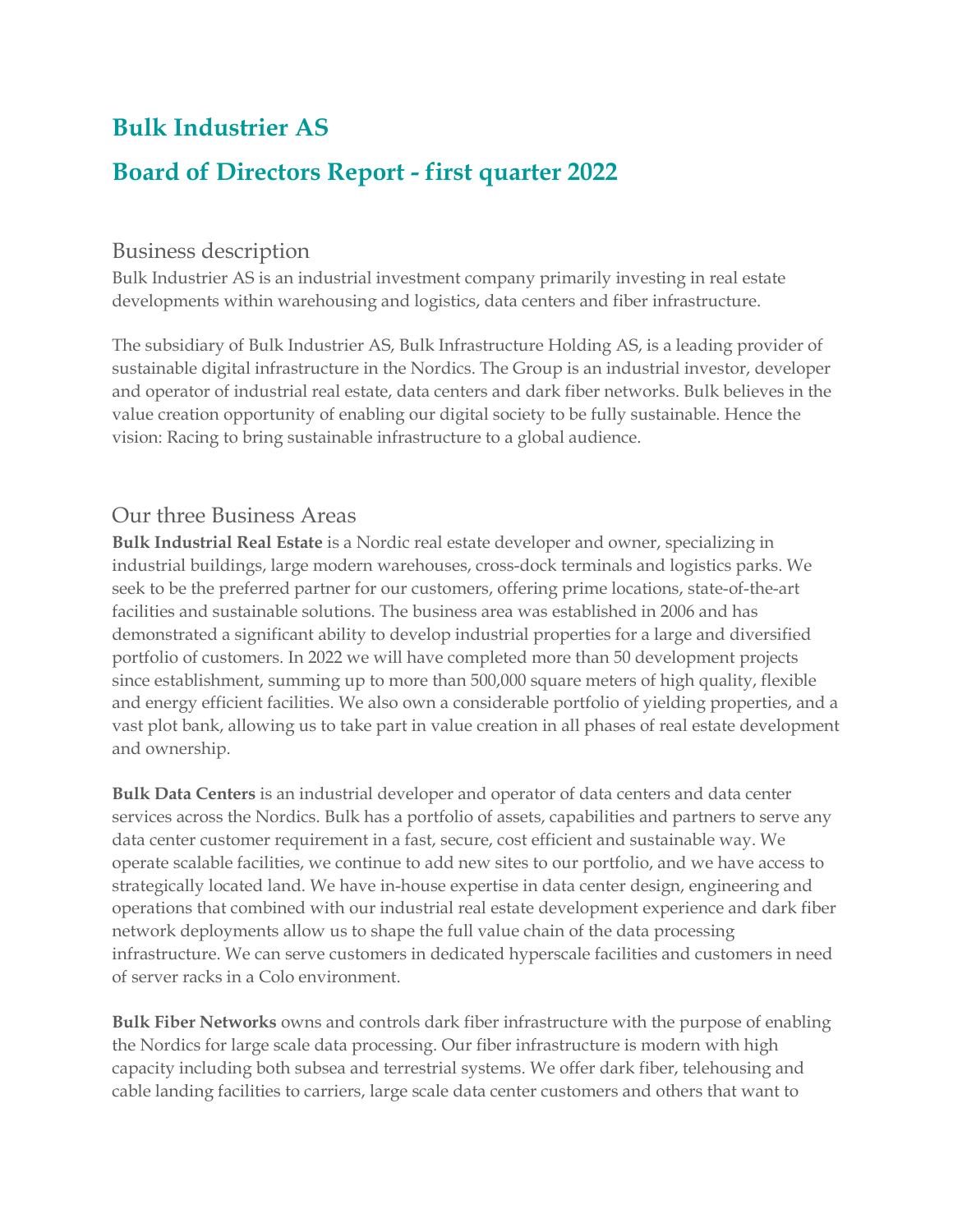produce bandwidth services on top of our infrastructure. Bulk considers itself as an infrastructure provider within fiber, being a partner rather than a competitor to traditional carriers. Bulk has available thousands of km of dark fiber, including both intercontinental, North European and intra-Nordic infrastructure that connects main European markets as well as the US. We continue to explore new subsea and terrestrial fiber routes that could be strategic enablers for the data center growth in the Nordics.

## Investment criteria

- **Sustainability**: Target opportunities that enable or deliver a fundamentally more sustainable global society
- **Infrastructure:** Invest in infrastructure that is critical for the global, modern society
- **Long term perspective and Scalable:** Ability and willingness to invest with an industrial mindset with patience and focus on scalability from the start
- **Nordic:** Bulk Leverage the Nordic region's favorable business climate, sustainable power sources and political stability

The investment criteria are set to ensure a mindset and focus to support the Group's long-term vision. The Group has a strong capital allocation capability that makes it robust to fundamental changes in market dynamics.

The Group´s headquarter is in the city of Oslo, Norway.

## Q1 2022 in short

- Industrial Real Estate: The Group acquired a plot at Danebuåsen late 2021 with hand over in Q1 2022. In addition, the Group acquired the remaining 50% of AE Bulk Co-Invest AS holding 25% of Berger Terminal Holding II AS in the first quarter 2022.
- Data Centers: New contracts are signed on our data center sites during Q1 2022. Projects to significantly increase power capacity and prepare more land at N01 is in progress, in addition to assessment of alternatives for reuse of heat from the data centers. The remaining 50% of OS-IX was acquired during Q1 2022.
- Fiber Networks: The installation is completed for the Havsil cable system between Norway and Denmark. There are now active customers on all segments of the Inter City Ring. The construction and installment of the additional three telehouses between Kristiansand and Stavanger is in progress, bringing the total of telehouses to twelve on the Inter City Ring in addition to three telehouses in Denmark finalized in the first quarter 2022.
- The effects of the Coronavirus outbreak are still limited to the business. The three business segments are experiencing limited delays due to Covid-19. We do not expect Covid-19 to cause a significant long-term deterioration in economic conditions for the business.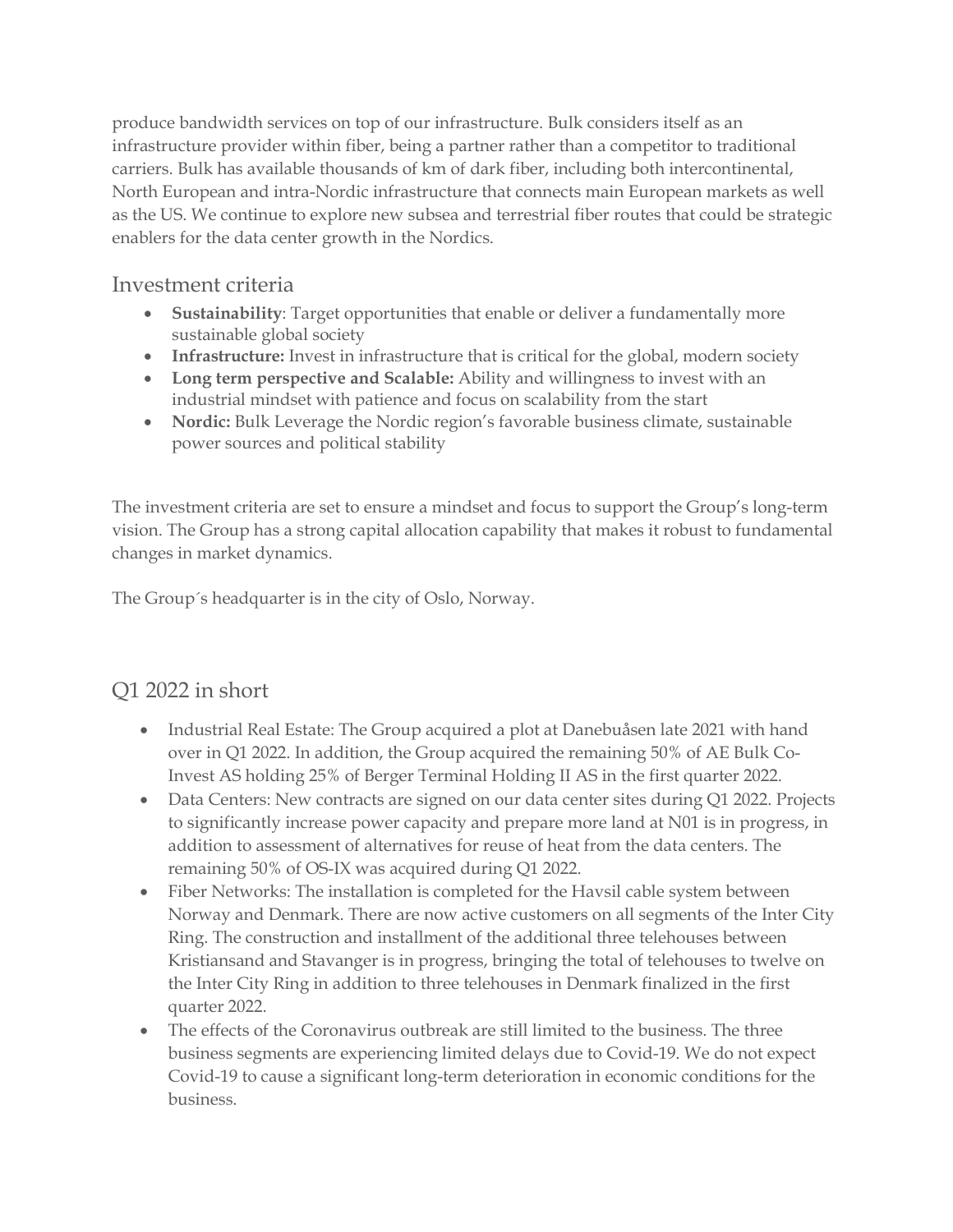## Report on the quarterly accounts

Total income for the Group was NOK 62.1 million for the first quarter compared to NOK 34.6 million last year. The increase is mainly due to newly acquired real estate and finalized construction projects contributing to increased rental income in addition to the acquisition of the last 50% of OS-IX in January 2022. NOK 33.5 million of total income is generated from Industrial Real Estate in the first quarter, compared to NOK 16.9 million last year. The Data Centers area generated a total income of NOK 25.9 million in the first quarter 2022, compared to NOK 16.8 million last year. In the Fiber Networks area, the income in the first quarter 2022 was NOK 2.3 million compared to NOK 0.3 million in the first quarter last year. The Group's operating profit was negative by NOK 22.2 million in the first quarter 2022 compared to negative NOK 36.6 million last year. The increase is mainly related to increased revenue in the Industrial Real Estate and Data Center business areas. The net profit for the first quarter was NOK 30.7 million, an increase from NOK -71.0 million last year. The total comprehensive income for the first quarter ended at NOK 31.9 million compared to NOK -75.8 million in the first quarter 2021. Other comprehensive income is mainly driven by foreign exchange differences in subsidiaries.

Cash and cash equivalents ended at NOK 732.8 million by the end of the first quarter 2022, up from NOK 696.3 million at year-end 2021. The equity ratio ended at 35.7 % at the end of the first quarter 2022, down from 39.6 % at year-end 2021 mainly due to increased gross balance related to acquired property, plant and equipment. Mortgage debt increased by NOK 646.6 million during the first quarter of 2022, of which the long-term portion of debt increased by NOK 607.1 million and the short-term portion decreased by NOK 39.5 million. NOK 300 million of the increased long-term debt is related to the acquisition of OS-IX.

The Group's financial position is strong.

## Financial risk

### **The Group is exposed to these types of risk:**

**Liquidity risk** - The Group intends to have sufficient liquidity to meet all its obligations, including the new investments that are ongoing. The Group intends to maintain a reasonable amount of liquidity to meet unforeseen obligations. The Group continuously monitors the Groups liquidity and has a long-term liquidity forecast in place.

**Interest risk -** The Group has loans with a number of financial institutions, all with long-term repayment plans. The Group is exposed to changes in NIBOR interest rates and SWAP rates. The distribution of fixed and floating interest rates was 10/90 by the end of the period.

**Credit risk -** The Group's warehouse and logistic buildings are characterized by high standards, good locations, long lease agreements and reliable tenants. There were no material credit losses as of March 31, 2022. The Group's tenants normally pay quarterly in advance. The lease agreements usually require an additional form of collateral or security.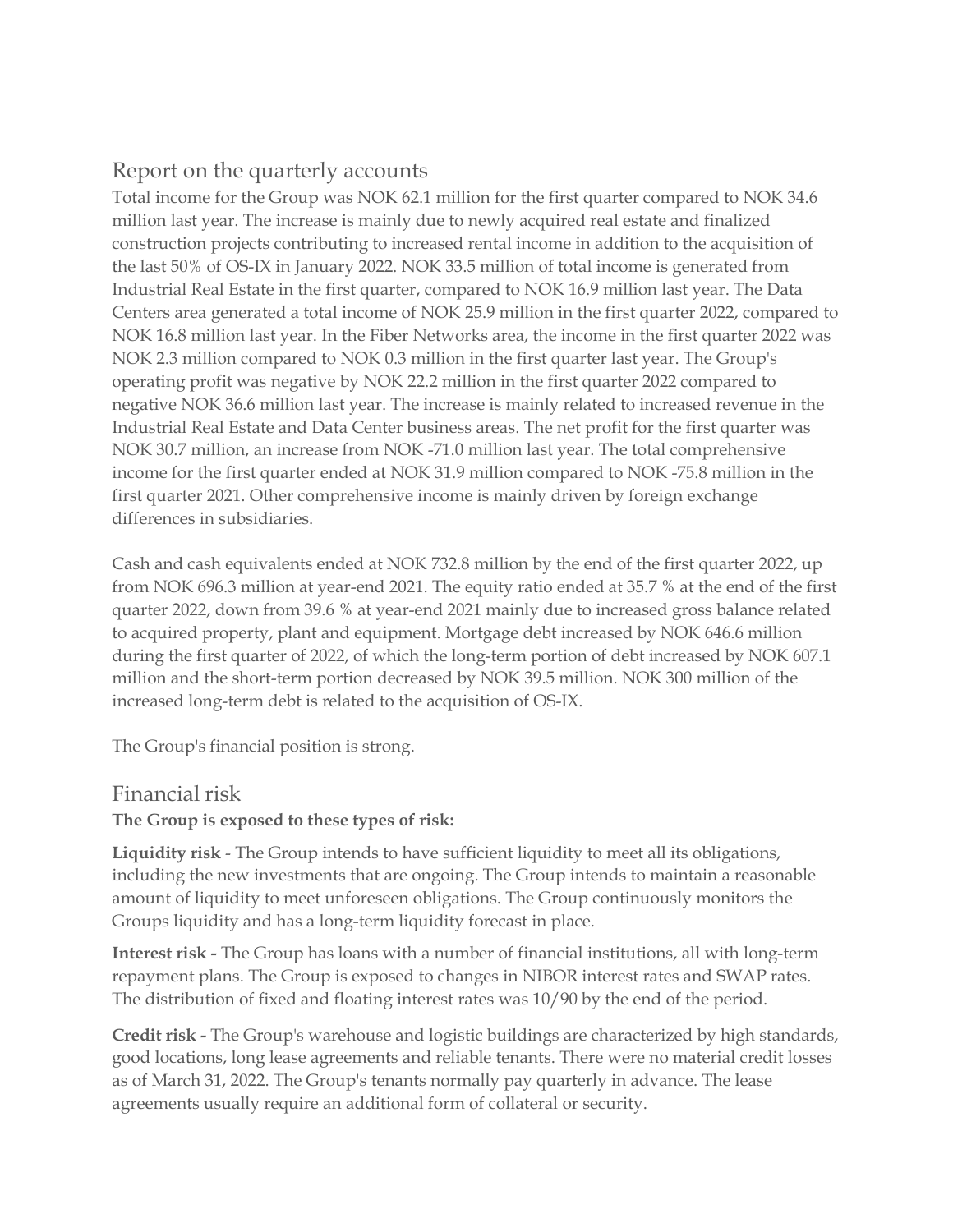**Currency Exchange risk –** The Group is increasingly exposed to both cost and revenue in different currencies due to growth in international assets and customers. Processes and tools to manage these up and down-side risks are being developed in line with increased exposure.

## Market risk

**The transaction market for commercial properties -** Demand for commercial real estate in Norway is currently high. Particularly properties with long-term lease agreements and low rental fees are attractive.

**Rental Market for warehouses and logistic buildings -** The Group is exposed to the risk of changes in lease and rental prices in the market. The Group has several long-term lease agreements in place. The weighted average lease term for tenants has increased from 7.0 years March 31 last year to 8.6 years as of March 31, 2022. The lease agreements provide The Group with fixed and predictable revenues throughout the contract period. Most lease agreements are adjusted annually 100 % in line with the consumer price index. The rate of vacancy in the Group's properties is 2.2 % as of March 31, 2022. One of the newly acquired properties are currently under renovation and hence effects the vacancy rate.

**Demand for data center services and Fiber networks -** The macro drivers for large scale demand for digital Nordic infrastructure are healthy and suggest strong market growth long term. The timing of such large-scale demand asset by asset is difficult to predict and hence exposes The Group to short term uncertainty on capacity development and utilization. Risk is managed by strong focus on our time to market capability that allows for better matching of capacity build-out and verified demand as well as discipline in buildup of fixed cost in early stages of new asset operations.

## Review and risk management

The Board of directors annually reviews the Group's most important areas of risk exposure and the internal control arrangement in place for such areas. The review pay attention to any material shortcomings or weaknesses in the Group's internal control and how risks are being managed.

In the audited consolidated financial statements for the year ended December 31, 2021, the Board of directors describes the main features of the Group's internal control and risk management systems as they are connected to the Group's financial reporting. This covers the control environment in the Group, risk assessment, control activities and information, communication, and follow-up. The board of directors is obligated to ensure that it is updated on the Group's financial situation and shall continually evaluate whether the Group's equity and liquidity are adequate in relation to the risk from the Group's activities and take immediate action if the Group's equity or liquidity at any time is shown to be inadequate. The Group's management in Bulk Infrastructure Holding focus on frequent and relevant reporting of both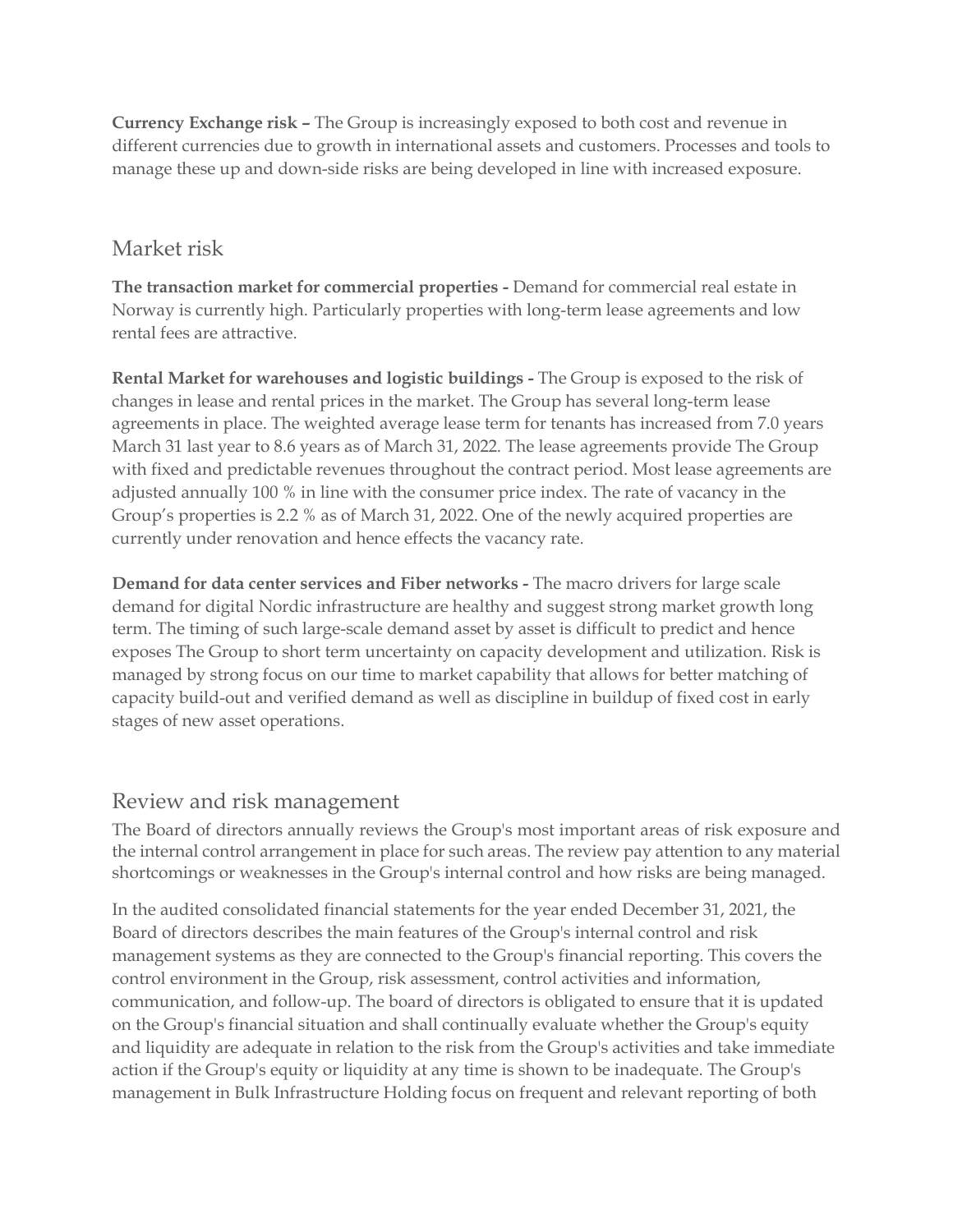operational and financial matters to the Board of directors. The purpose is to ensure that the Board of directors has sufficient information for decision-making and is able to respond quickly to changing conditions. Board meetings are held frequently, and management reports are provided to the board as a minimum on a quarterly basis. Financial and operational performance is also discussed in separate sessions in the management team on a quarterly basis.

## Health, safety and environment

Apart from legal obligations, our Group will proactively protect the environment and strive to create long term sustainable solutions for the next generations.

Bulk was founded on the concept of making the sustainable and societal advantages of the Nordics available to the global market. We are proud of our vision: Racing to bring sustainable infrastructure to a global audience. We pursue opportunities to contribute to global sustainable development at scale and we use our creative power to develop new high quality, reliable and clean solutions. We respect the environment, people and society as a whole. In January 2022, Bulk joined UN Global Compact; the world's largest voluntary corporate sustainability initiative. For 2022 Bulk will report (CoP 2022) on aligning with the SDGs and the ten principles for responsible business with strategy and operations.

Our Integrated Management System is set up to soundly manage, secure and continuously improve all work processes that affect Environment, and we follow up our performance indicators from our Environmental Action plan along with systematic risk management.

## Future development

**Industrial Real Estate -** The demand for new and modern industrial properties remains high and we expect continued healthy demand going forward. Bulk is involved in zoning and development of new industrial real estate locations, both alone and in partnerships. The transaction market for commercial property in the Warehouse and Industrial real estate verticals has been strong and we expect the demand for goods bought online to continue to fuel market interest for our new build projects.

**Data Centers –** The underlying demand for data processing and storage infrastructure is fueled by the global megatrend of digitization. The Nordic market for data center capacity is expected to grow significantly going forward. At the macro level, the expected growth is driven by the global increase in need for data processing. Cool climate, energy surplus, sustainable energy mix (zero-emission), low electricity prices and political stability represents a strong value proposition for the Nordic region, positioning the region for an increasing share of the global data center market. Bulk Infrastructure Group AS has, through fully and partly owned subsidiaries, improved our position for taking a substantial market share of this growth going forward with new capacity developed in 2021 and 2022, and additional plots suitable for data center acquired in both Norway and Denmark. The combination of scalable data center assets at strategic locations in the Nordics and our capability to develop new sites with a short time to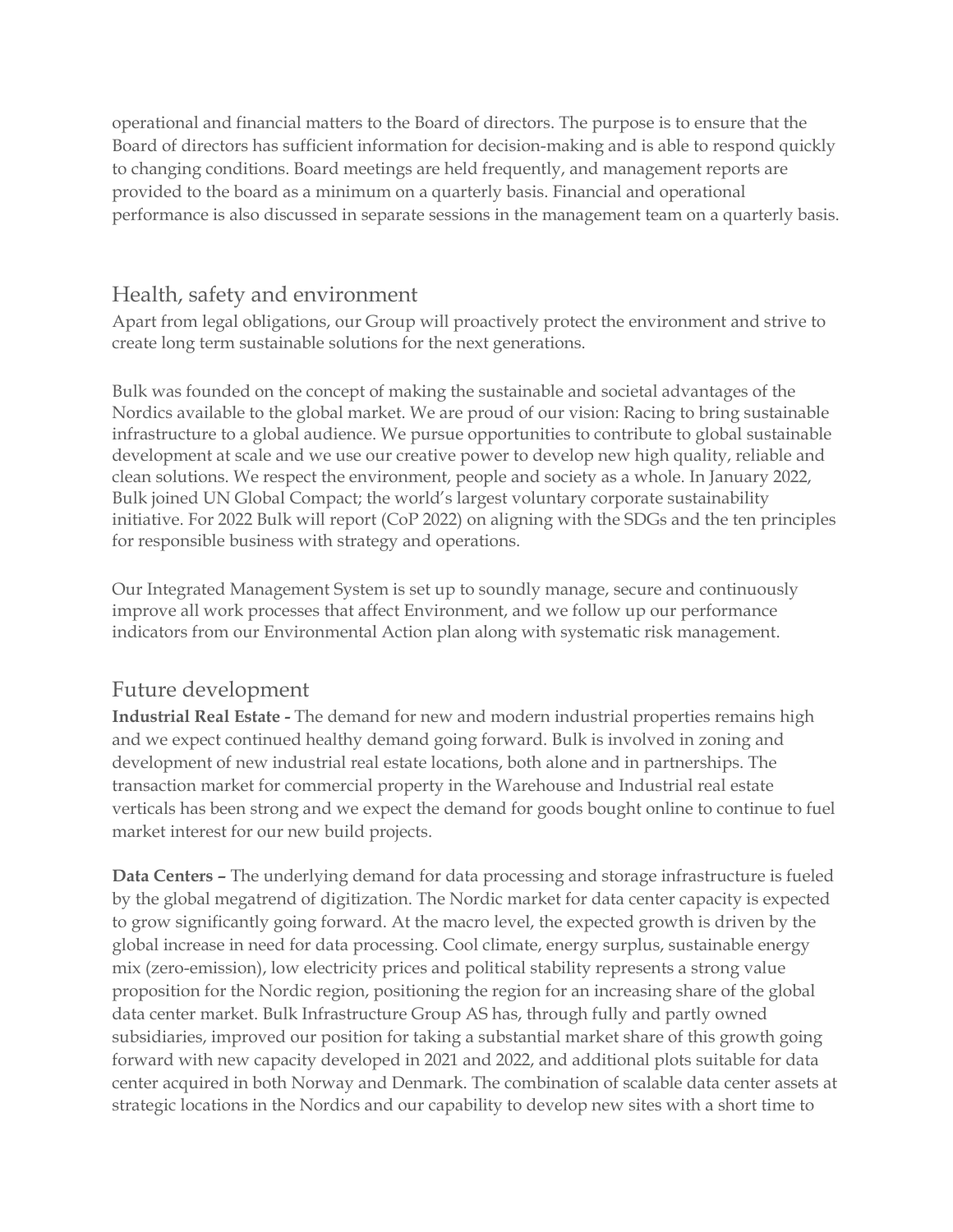market, make Bulk a leading provider in the Nordics. The underlying recurring revenue growth across our asset portfolio is positive with new Nordic and International customers added during first quarter 2022.

**Fiber networks –** The strong growth in data processing and storage drives the demand for new investments in underlying fiber infrastructure, including both subsea and terrestrial systems. Bulk is well positioned as a leading provider of large capacity transport fiber, both going into the Nordics and within the Nordics. Several of Bulk's new systems will be completed and become operational during 2022: The Havfrue System, connecting the US and the Nordics is fully operational between the US, Norway and Denmark. The remaining branch connecting into Ireland, will be ready for service in the second half of 2022. The Havsil Cable system, connecting Kristiansand and Esbjerg is fully operational with live traffic during Q1 2022. The same goes for the Havhingsten system connecting the UK and Ireland into Esbjerg during Q2 2022. The Norwegian Inter-City Ring is fully completed and operational and will see the last set of Telehousing units come in place during summer 2022. We continue to explore opportunities for new fiber network developments being strategic enablers for the Nordic data center market. The underlying recurring revenue growth across our fiber networks portfolio is positive.

### Subsequent events

There are material subsequent events after the reporting period.

Oslo, May 24, 2022

The Board of Bulk Industrier AS

2001 Abge  $\mathcal{L}$ 

 Peder Nærbø Executive Chair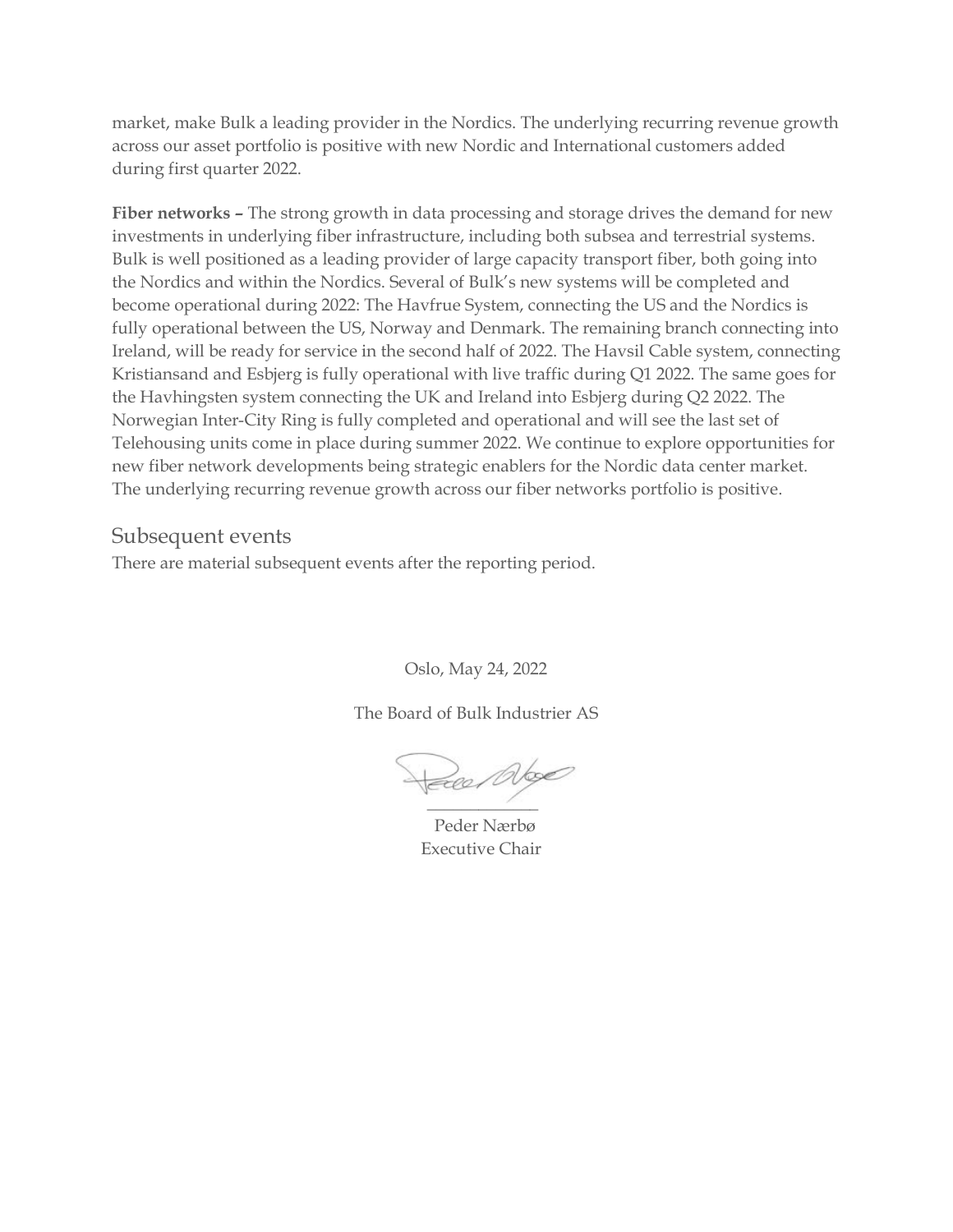## **Bulk Industrier AS Consolidated financial statement first quarter 2022**

- **1. Profit and loss**
- **2. Consolidated balance sheet**
- **3. Change in equity**
- **4. Cashflow statement**
- **5. Notes to consolidated financial statements**
- **6. Responsibility statement**

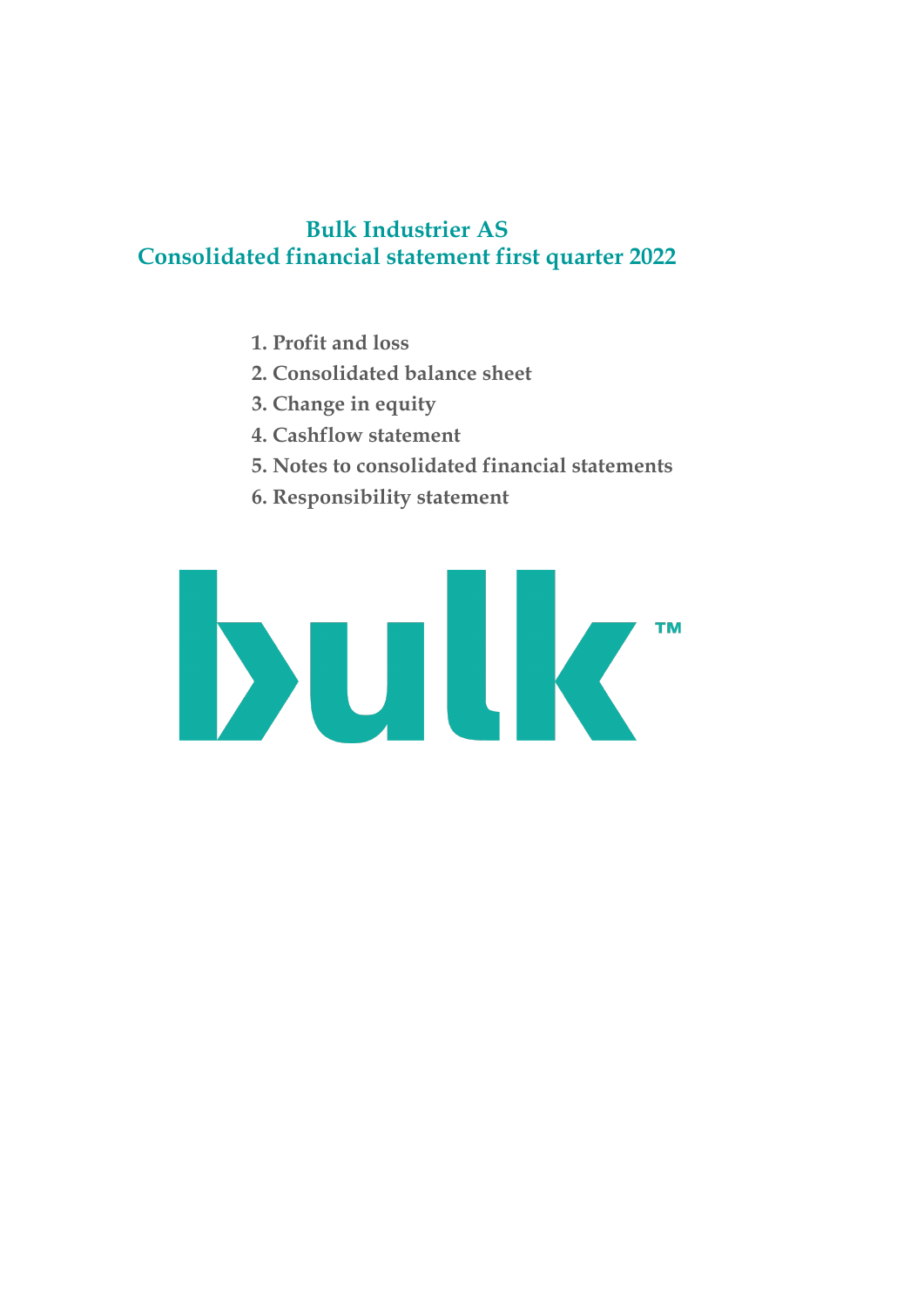## **Bulk Industrier AS Consolidated financial statement first quarter 2022**

Presentations

- Consolidated statement of profit and loss and other comprehensive income
- Consolidated balance sheet
- Consolidated statement of changes in equity
- Cashflow statements- consolidated

Notes to the consolidated accounts for the first quarter 2022

- General information
- Segment information
- Share-based payments
- Investment property
- Acquisitions and business combinations
- Derivative financial instruments
- Paid in equity and shareholders
- Intangible assets
- Property, plant & equipment
- Investments in subsidiaries, joint ventures and associated companies
- Financial assets and liabilities
- Leases group as a lessee (IFRS 16 disclosure)
- Bond loan
- Subsequent events after the reporting period

Disclaimer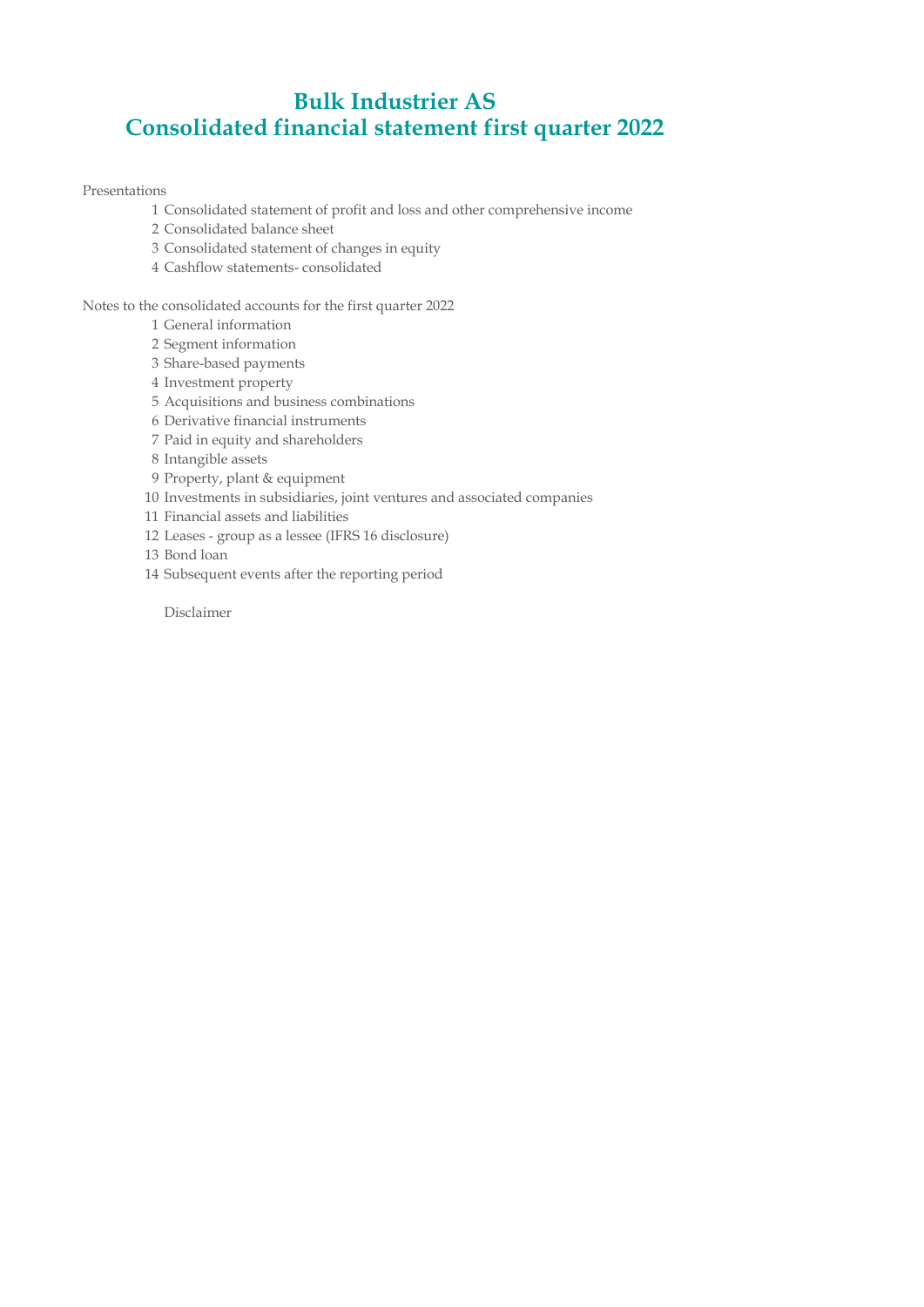### **Bulk Industrier AS Consolidated statement of profit and loss and other comprehensive income For the quarter ended 31 March 2022**

|                                                           |                |          | Quarter ended<br>March 31, 2022<br>Unaudited<br>Unaudited |                                  |  |  |
|-----------------------------------------------------------|----------------|----------|-----------------------------------------------------------|----------------------------------|--|--|
|                                                           |                |          |                                                           | March 31, 2021 December 31, 2021 |  |  |
| (NOK '000)                                                | <b>Notes</b>   |          |                                                           | Audited                          |  |  |
|                                                           |                |          |                                                           |                                  |  |  |
| Rental income                                             | 2              | 38 092   | 15 609                                                    | 83 342                           |  |  |
| Revenue property sales                                    | $\overline{2}$ |          |                                                           | 182 537                          |  |  |
| Revenue from sales                                        | $\overline{2}$ | 16771    | 11 933                                                    | 64 545                           |  |  |
| Other revenue                                             | $\overline{2}$ | 7 2 7 6  | 7042                                                      | 35 248                           |  |  |
| Total revenue and other income                            |                | 62 139   | 34 5 84                                                   | 365 673                          |  |  |
| Property-related expenses                                 | 2              | 4 4 1 2  | 2518                                                      | 12 2 69                          |  |  |
| Cost of property sales                                    | $\overline{2}$ |          |                                                           | 173 883                          |  |  |
| Cost of sales                                             | $\overline{2}$ | 12 4 19  | 13 678                                                    | 61 291                           |  |  |
| Other cost                                                | 2,3            | 67 508   | 52 059                                                    | 257 356                          |  |  |
| <b>Total expenses</b>                                     |                | 84 339   | 68 255                                                    | 504 800                          |  |  |
| Operating profit before fair value adjustments on         |                |          |                                                           |                                  |  |  |
| investment properties                                     |                | $-22200$ | $-33671$                                                  | $-139127$                        |  |  |
| Fair value adjustments on investment properties           | 4              |          | $-2931$                                                   | 1 352 819                        |  |  |
| Operating profit                                          |                | $-22200$ | $-36602$                                                  | 1 213 692                        |  |  |
|                                                           |                |          |                                                           |                                  |  |  |
| Share of profit/loss(-) of investments accounted for      |                |          |                                                           |                                  |  |  |
| using                                                     |                |          |                                                           |                                  |  |  |
| the equity method                                         |                | 17 309   | 1 2 6 3                                                   | 77 267                           |  |  |
| Remeasurement gain of previous held equity investments    | 5              | 90 056   |                                                           |                                  |  |  |
| Finance income                                            |                | 1 3 2 5  | 1733                                                      | 18 867                           |  |  |
| Finance costs                                             |                | 70 732   | 48 9 26                                                   | 205 391                          |  |  |
| Fair value adjustments on derivatives                     |                | 18 551   | 2 9 6 1                                                   | 4 9 0 1                          |  |  |
| Net financial items                                       |                | 56 509   | $-42969$                                                  | $-104357$                        |  |  |
| Profit before income tax                                  |                | 34 309   | $-79570$                                                  | 1 109 335                        |  |  |
| Income tax expense                                        |                | 3590     | $-8588$                                                   | 267 563                          |  |  |
| Profit for the period                                     |                | 30719    | $-70983$                                                  | 841 772                          |  |  |
|                                                           |                |          |                                                           |                                  |  |  |
| Other comprehensive income                                |                |          |                                                           |                                  |  |  |
| Items that may be reclassified to profit and loss         |                |          |                                                           |                                  |  |  |
| Exchange differences on translation on foreign operations | 2              | 1 1 7 9  | -4 819                                                    | $-6417$                          |  |  |
| Other comprehensive income for the year, net of tax       |                | 1 1 7 9  | -4819                                                     | $-6417$                          |  |  |
| Total comprehensive income                                |                | 31898    | $-75802$                                                  | 835 355                          |  |  |
|                                                           |                |          |                                                           |                                  |  |  |
| Attributable to:                                          |                |          |                                                           |                                  |  |  |
| Shareholders in the parent Company                        |                | 2 2 7 6  | $-53825$                                                  | 311 363                          |  |  |
| Non-controlling interests                                 |                | 29 623   | $-21977$                                                  | 523 992                          |  |  |
| Earnings per share basic and diluted                      | 7              | 319      | $-511$                                                    | $3\;114$                         |  |  |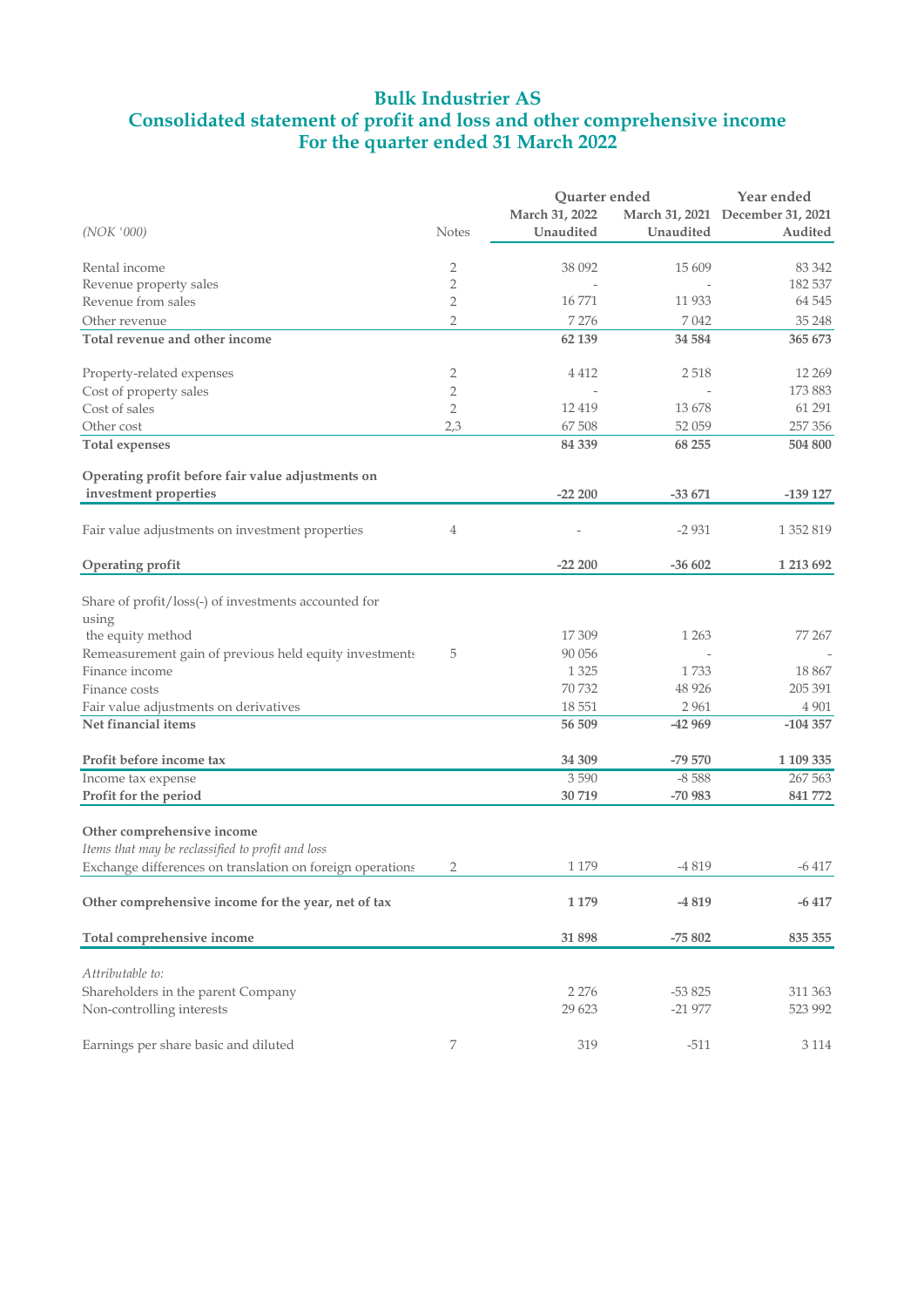## **Consolidated balance sheet**

|                                               |               | Quarter ended  |           | Year ended                       |  |
|-----------------------------------------------|---------------|----------------|-----------|----------------------------------|--|
|                                               |               | March 31, 2022 |           | March 31, 2021 December 31, 2021 |  |
| (NOK'000)                                     | <b>Notes</b>  | Unaudited      | Unaudited | Audited                          |  |
| <b>Assets</b>                                 |               |                |           |                                  |  |
| Intangible fixed assets                       |               |                |           |                                  |  |
| Goodwill                                      | 8             | 2070           | 16 948    |                                  |  |
| Other intangible assets                       | 8             | 2609           | 4413      | 1445                             |  |
| Total intangible assets                       |               | 4679           | 21 361    | 1445                             |  |
| Other non-current assets                      |               |                |           |                                  |  |
| Investment property                           | 4             | 4 4 9 6 2 8 9  | 1774 196  | 4 184 248                        |  |
| Property, plant & equipment                   | $\mathcal{Q}$ | 2 091 384      | 1 345 569 | 1 328 690                        |  |
| Investment in Associated company              | 10            | 199 248        | 248 545   | 289 212                          |  |
| Receivable from related party                 | 7,11          | 17317          |           | 10 229                           |  |
| Derivative financial instruments              | 6,11          | 15 6 5 5       |           | 1 1 3 9                          |  |
| Other receivables                             | 11            | 21 757         | 5 5 5 0   | 22 4 6 8                         |  |
| Investment in shares                          | 11            | 11504          | 4798      | 11504                            |  |
| Right-of-use assets                           | 12            | 214 525        | 30 820    | 175 101                          |  |
| Total other non-current assets                |               | 7 067 679      | 3 409 478 | 6 022 592                        |  |
| Total non-current assets                      |               | 7072358        | 3 430 838 | 6 024 037                        |  |
| Current assets                                |               |                |           |                                  |  |
| Inventories                                   |               | 6 2 6 7        | 5 9 3 0   | 5484                             |  |
| Property under development - inventory        | 4             |                | 80 067    |                                  |  |
| Receivable related party                      | 11            | 5 1 2 7        |           | 82 680                           |  |
| Trade and other receivables                   | 11            | 172 946        | 191 324   | 169724                           |  |
| Investment in shares                          | 11            |                | 613       |                                  |  |
| Short-term portion of derivatives             | 6,11          | 1998           |           |                                  |  |
| Receivable parent company Group Restructuring | 11            |                |           | 171 553                          |  |
| Cash and cash equivalents                     | 11            | 732 837        | 537 402   | 696 325                          |  |
| <b>Total current assets</b>                   |               | 919 175        | 815 336   | 1 1 25 7 67                      |  |
| <b>Total assets</b>                           |               | 7991533        | 4 246 174 | 7149804                          |  |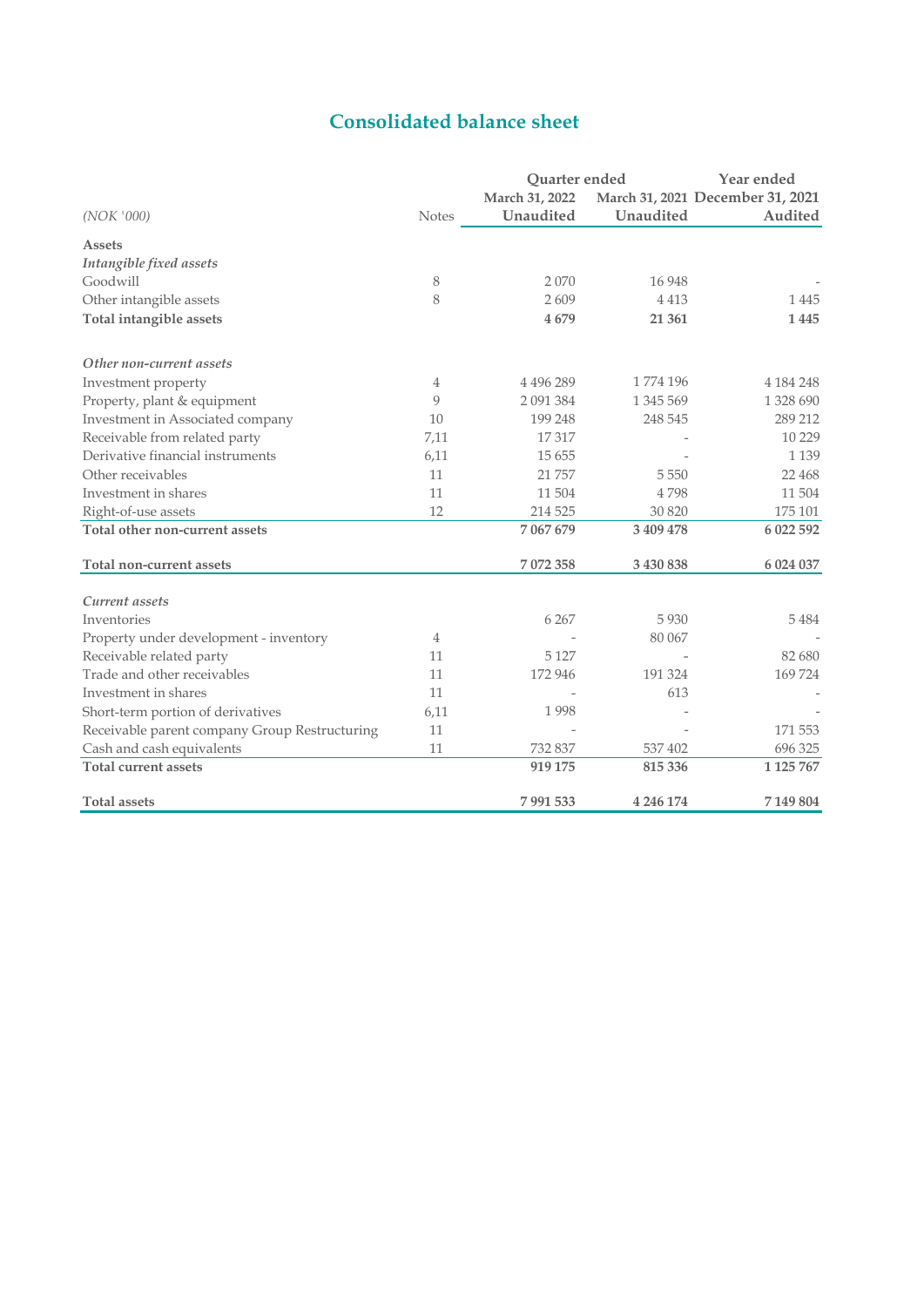## **Consolidated balance sheet**

|                                         | <b>Notes</b> | March 31, 2022 | March 31, 2021 | December 31, 2021 |
|-----------------------------------------|--------------|----------------|----------------|-------------------|
| <b>Equity and liabilities</b>           |              |                |                |                   |
| Paid in equity                          |              |                |                |                   |
| Ordinary shares                         | 7            | 100            | 100            | 100               |
| Total paid in equity                    |              | 100            | 100            | 100               |
| Retained earnings                       |              |                |                |                   |
| Retained earnings                       |              | 784 900        | 370 983        | 783 107           |
| <b>Total retained earnings</b>          |              | 784 900        | 370 983        | 783 107           |
| Non-controlling interests               |              | 2079492        | 712 952        | 2047768           |
| <b>Total equity</b>                     |              | 2 864 492      | 1 084 035      | 2 830 974         |
| Non-current liabilities                 |              |                |                |                   |
| Bond loan                               | 11,13        | 2 412 804      | 2 0 5 4 2 3 4  | 2 460 610         |
| Borrowings                              | 11           | 1688721        | 369 931        | 1 081 665         |
| Derivative financial instruments        | 6,11         | 5873           | 9 9 4 0        | 9540              |
| Lease liabilities                       | 12           | 29 531         | 28 1 36        | 31 885            |
| Contract liabilities                    |              | 32 023         | 24 705         | 30 765            |
| Other long-term liabilities             | 11           | 34 229         | 48 000         | 33 634            |
| Deferred tax liabilities                |              | 334 892        | 1 0 4 3        | 290 204           |
| Total non-current liabilities           |              | 4538074        | 2535988        | 3 938 303         |
| Current liabilities                     |              |                |                |                   |
| Trade payables                          | 11           | 111 131        | 42 028         | 75 148            |
| Short-term portion of borrowings        | 11           | 180 172        | 135 210        | 140 618           |
| Short-term portion of derivatives       | 6,11         | 1 2 3 4        | 1679           | 1 2 7 9           |
| Short-term portion of lease liabilities | 12           | 8443           | 2 2 8 7        | 8 1 4 4           |
| Contract liabilities                    |              | 1685           | 1 300          | 1 3 0 8           |
| Other payables                          | 11           | 275 425        | 181 181        | 154 029           |
| Short-term payable related party        |              | 10876          |                |                   |
| Short-term payable minority interest    |              |                | 262 466        |                   |
| <b>Total current liabilities</b>        |              | 588 967        | 626 151        | 380 527           |
| <b>Total liabilities</b>                |              | 5 127 041      | 3 162 139      | 4 318 830         |
| Total equity and liabilities            |              | 7991533        | 4 246 174      | 7 149 804         |

 Oslo, May 24, 2022 The Board of Bulk Industrier AS

Doe face

Executive Chair Peder Nærbø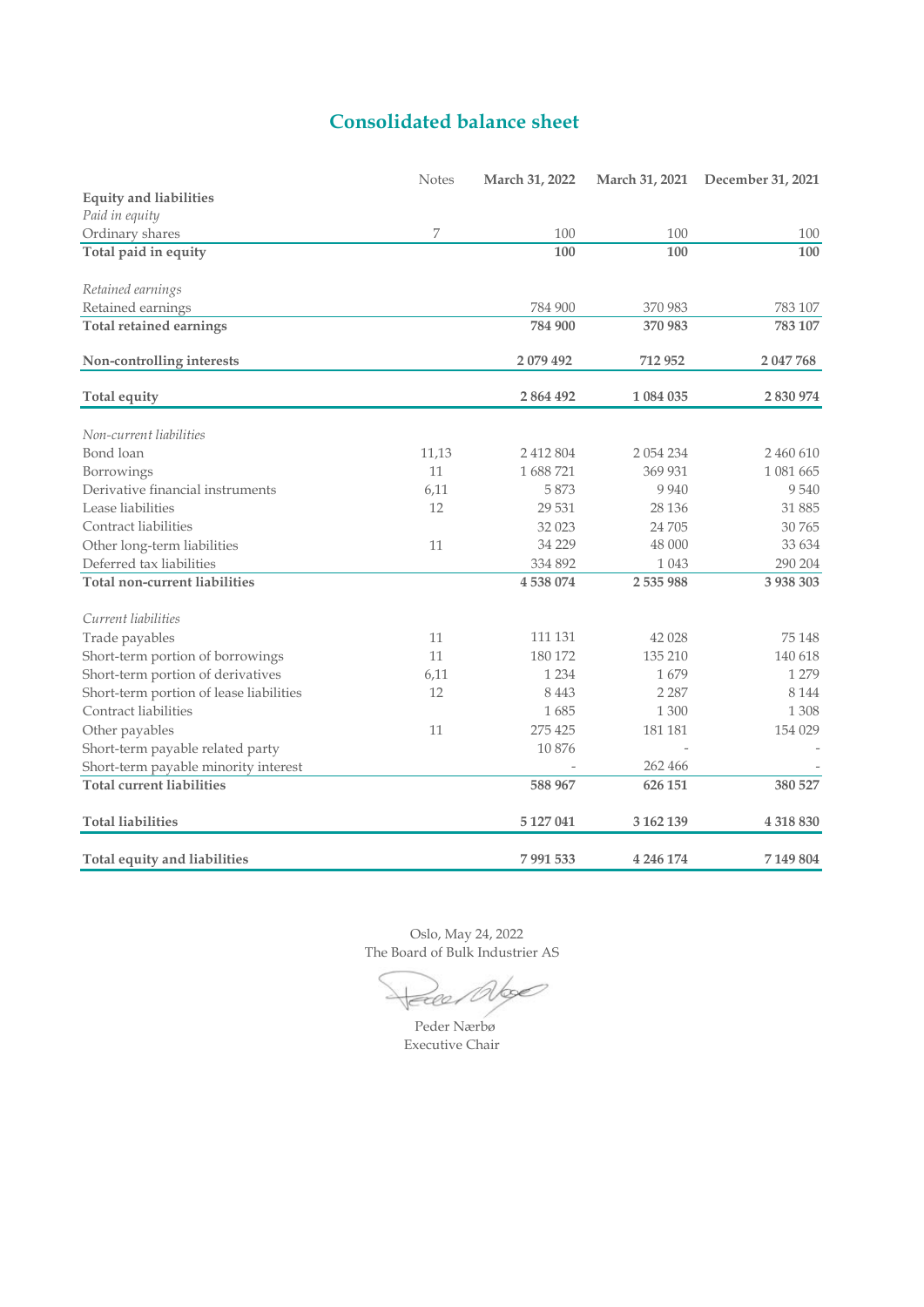# **Consolidated statement of changes in equity**

|            |             | Paid in equity | <b>Retained earnings</b> |                                            |           |              |
|------------|-------------|----------------|--------------------------|--------------------------------------------|-----------|--------------|
| (NOK '000) | <b>Note</b> | Share capital  |                          | Exchange Retained earnings Non-controlling |           | Total equity |
|            |             |                | differences on           |                                            | interests |              |
|            |             |                | translation on           |                                            |           |              |
|            |             |                | foreign                  |                                            |           |              |
|            |             |                | operations               |                                            |           |              |

| 01.01.2021                                        | 100 | 5 5 2 6 | 413 754  | 735 637  | 1 155 016 |
|---------------------------------------------------|-----|---------|----------|----------|-----------|
|                                                   |     |         |          |          |           |
| Profit of the period                              |     |         | $-51064$ | $-19919$ | -70 983   |
| Other comprehensive income - exchange differences |     | $-2761$ |          | $-2058$  | -4819     |
| Other changes                                     |     |         | 5529     | $-708$   | 4 8 21    |
| 31.03.2021                                        | 100 | 2764    | 368 219  | 712 952  | 1 084 035 |

| 01.01.2022                                        | 100 | 2 1 4 6  | 780 961 | 2 047 768 | 2 830 974 |
|---------------------------------------------------|-----|----------|---------|-----------|-----------|
|                                                   |     |          |         |           |           |
| Profit of the period                              |     |          | 1950    | 28769     | 30 719    |
| Other comprehensive income - exchange differences |     | $62^{7}$ |         | 558       | 179       |
| Other changes                                     |     |          | $-778$  | 2 3 9 7   | 1619      |
| 31.03.2022                                        | 100 | 2767     | 782 133 | 2 079 492 | 2 864 492 |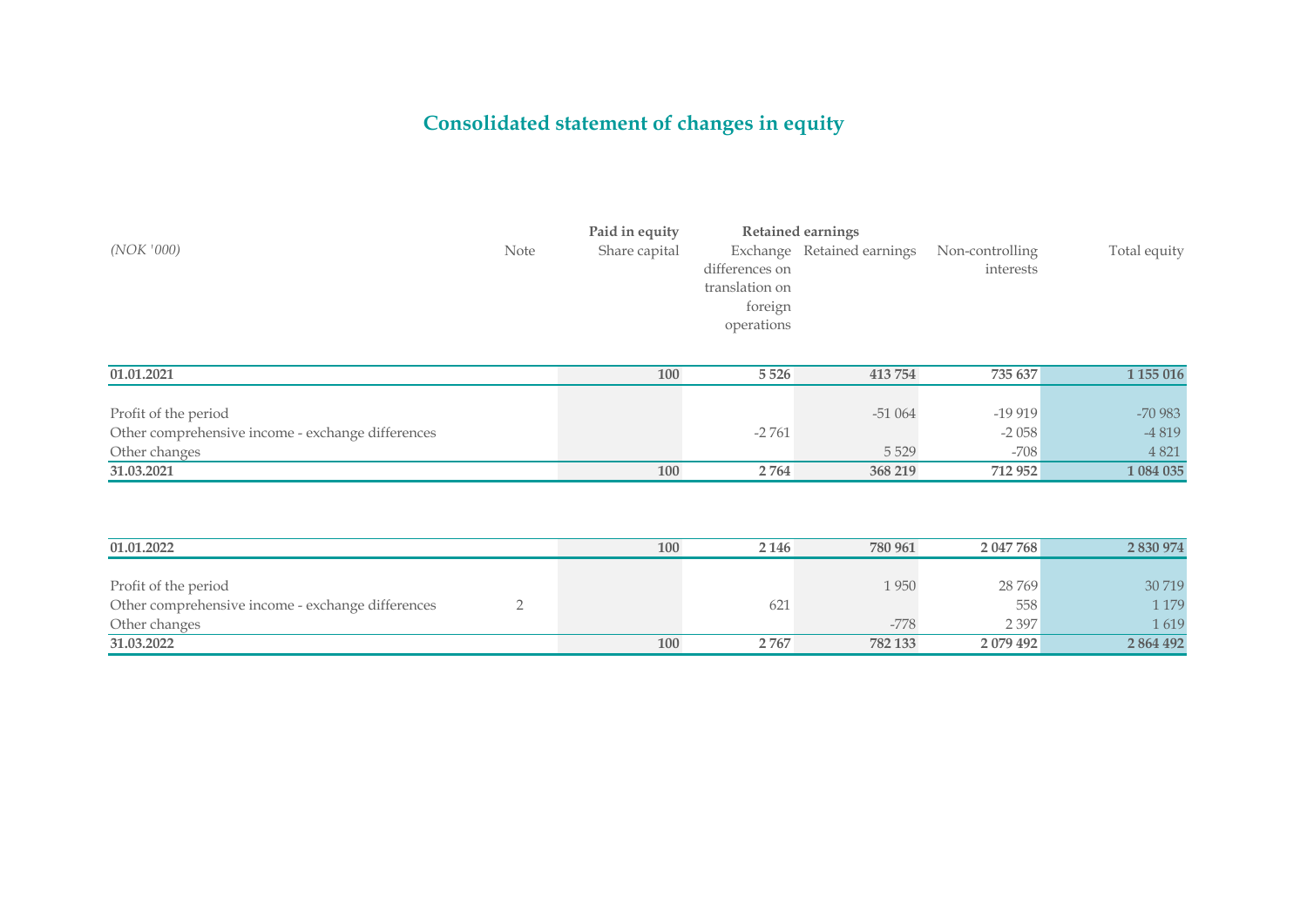## **Cashflow statement - consolidated**

|                                                                                                 |     | Quarter ended            |           | Year ended                                           |  |  |
|-------------------------------------------------------------------------------------------------|-----|--------------------------|-----------|------------------------------------------------------|--|--|
| (NOK '000)                                                                                      |     |                          |           | Note March 31, 2022 March 31, 2021 December 31, 2021 |  |  |
|                                                                                                 |     | Unaudited                | Unaudited | Audited                                              |  |  |
| Cash flow from operations                                                                       |     |                          |           |                                                      |  |  |
| Profit before income taxes<br>Adjust for:                                                       |     | 34 309                   | $-79570$  | 1 109 335                                            |  |  |
| Depreciation and impairment                                                                     | 8,9 | 16 961                   | 8 2 1 2   | 53 097                                               |  |  |
| Fair value adjustments on investment propertie<br>Share of profit/loss of investments accounted | 4   |                          | 2931      | $-1352819$                                           |  |  |
| for using the equity method<br>Remeasurement gain of previous held equity                       |     | $-17309$                 | $-1263$   | $-77267$                                             |  |  |
| investments                                                                                     | 5   | $-90056$                 |           |                                                      |  |  |
| Finance income                                                                                  |     | $-1325$                  | $-1733$   | $-18867$                                             |  |  |
| Finance costs                                                                                   |     | 70 732                   | 48 9 26   | 205 391                                              |  |  |
| Fair value adj. on derivatives                                                                  |     | $-18551$                 | $-2961$   | $-4901$                                              |  |  |
| Cashflow before change in working capital                                                       |     | $-5239$                  | $-25458$  | $-86030$                                             |  |  |
| Change in working capital                                                                       |     |                          |           |                                                      |  |  |
| Trade and other receivables                                                                     | 11  | $-26345$                 | $-30585$  | $-122172$                                            |  |  |
| Trade and other payables                                                                        | 11  | 54 460                   | -41 094   | $-26332$                                             |  |  |
| Property under development - inventory                                                          | 4   | $\overline{\phantom{0}}$ | $-20334$  | 62759                                                |  |  |
| Net cash flow from operations (A)                                                               |     | 22 876                   | $-117472$ | $-171775$                                            |  |  |
|                                                                                                 |     |                          |           |                                                      |  |  |
| <b>Cash flow from investments</b>                                                               |     |                          |           |                                                      |  |  |
| Purchase and improvements of investments property                                               | 4   | $-319725$                | $-48528$  | $-1093011$                                           |  |  |
| Purchase of shares                                                                              |     |                          |           | 650                                                  |  |  |
| Purchase of shares in associated companies                                                      | 5   | $-121703$                |           | $-761$                                               |  |  |
| Sale of fiber infrastructure                                                                    | 9   |                          | 117 539   | 206 074                                              |  |  |
| Purchase of fixed assets                                                                        | 8,9 | $-33649$                 | $-88047$  | $-321275$                                            |  |  |
| Net cash flow from investments (B)                                                              |     | -475 076                 | $-19036$  | $-1208324$                                           |  |  |
| Cash flow from financing                                                                        |     |                          |           |                                                      |  |  |
| Sale of shares in group companies (transaction with non-                                        |     |                          |           |                                                      |  |  |
| controlling interest)                                                                           |     |                          |           | 62 530                                               |  |  |
| Finance cost paid including interest paid on derivatives                                        |     | $-58965$                 | $-35487$  | $-187438$                                            |  |  |
| Interest received                                                                               |     | 429                      | 809       | 1 2 6 3                                              |  |  |
| Proceeds from Borrowings                                                                        |     | 298 804                  | $-122832$ | 1 000 687                                            |  |  |
| Share issue minority - paid, not registered                                                     |     |                          | 262 466   | $\overline{\phantom{a}}$                             |  |  |
| Change in other long-term liabilities                                                           |     |                          |           | $-14366$                                             |  |  |
| Change in receivable related party                                                              |     | 252 894                  |           | $-181783$                                            |  |  |
| Principal paid on lease liabilities                                                             |     | $-3657$                  | $-2340$   | -4 163                                               |  |  |
| Interest paid on lease liabilities                                                              |     | $-794$                   | $-2026$   | $-2064$                                              |  |  |
| Share issue                                                                                     |     |                          |           | 877 146                                              |  |  |
| Group restructuring                                                                             |     |                          |           | $-48710$                                             |  |  |
| Net cash flow from financing (C)                                                                |     | 488712                   | 100 589   | 1 503 104                                            |  |  |
| Net change in cash and cash equivalents (A+B+C)                                                 |     | 36 512                   | $-35918$  | 123 005                                              |  |  |
| Cash and cash equivalents at the beginning of the period                                        |     | 696 325                  | 573 320   | 573 320                                              |  |  |
| Cash and cash equivalents at the end of the period                                              |     | 732 837                  | 537 402   | 696 325                                              |  |  |
| Restricted funds                                                                                |     | 3 0 5 6                  | 2015      | 4 4 9 4                                              |  |  |

Certain items in the 2021 Q1 cashflow presentation has been altered to align with 2022 presentation.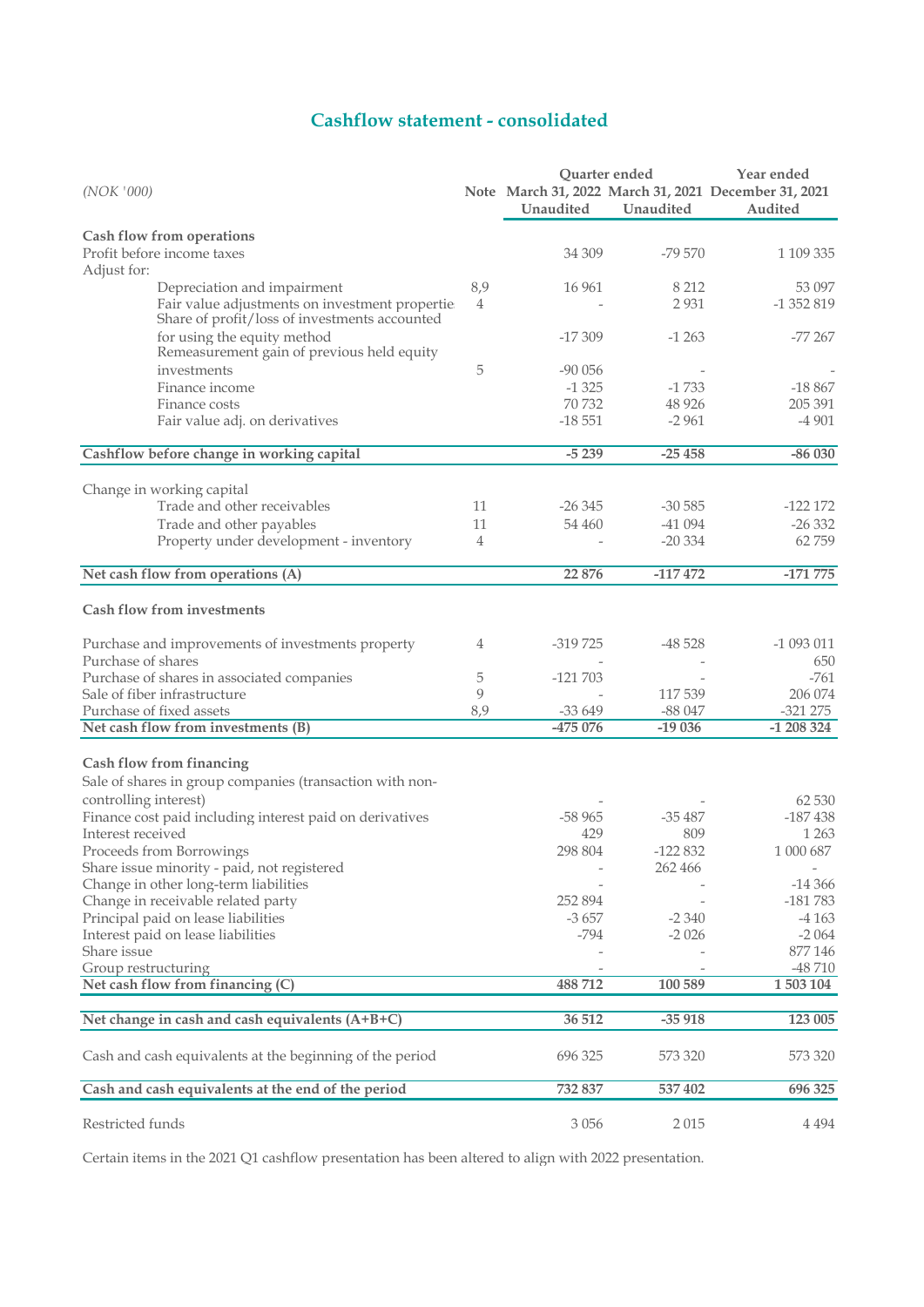### **Note 1 General information**

Bulk Industrier AS is a limited liability company registered in Norway. The head office of the company is in Karenslyst Allé 53, Oslo, Norway. The company is the parent company of the holding company, Bulk Infrastructure Holding AS. Bulk Infrastructure Holding is in turn the parent company of real estate and infrastructure group, Bulk Infrastructure Group AS.

These interim financial statements have been prepared in accordance with IAS 34 - Interim Financial Reporting. They do not include all disclosures that would otherwise be required in a complete set of financial statements and should be read in conjunction with the 2021 annual report.

The interim financial statements have not been audited.

The accounting policies applied by the Group in these interim consolidated financial statements are consistent with those applied in the audited consolidated financial statements for the year ended December 31, 2021. Please refer to "Note 2 - Accounting principles" to the Consolidated Financial Statement in the 2021 annual report for information on the Group's accounting policies. The annual report is available on www.bulkindustrier.no.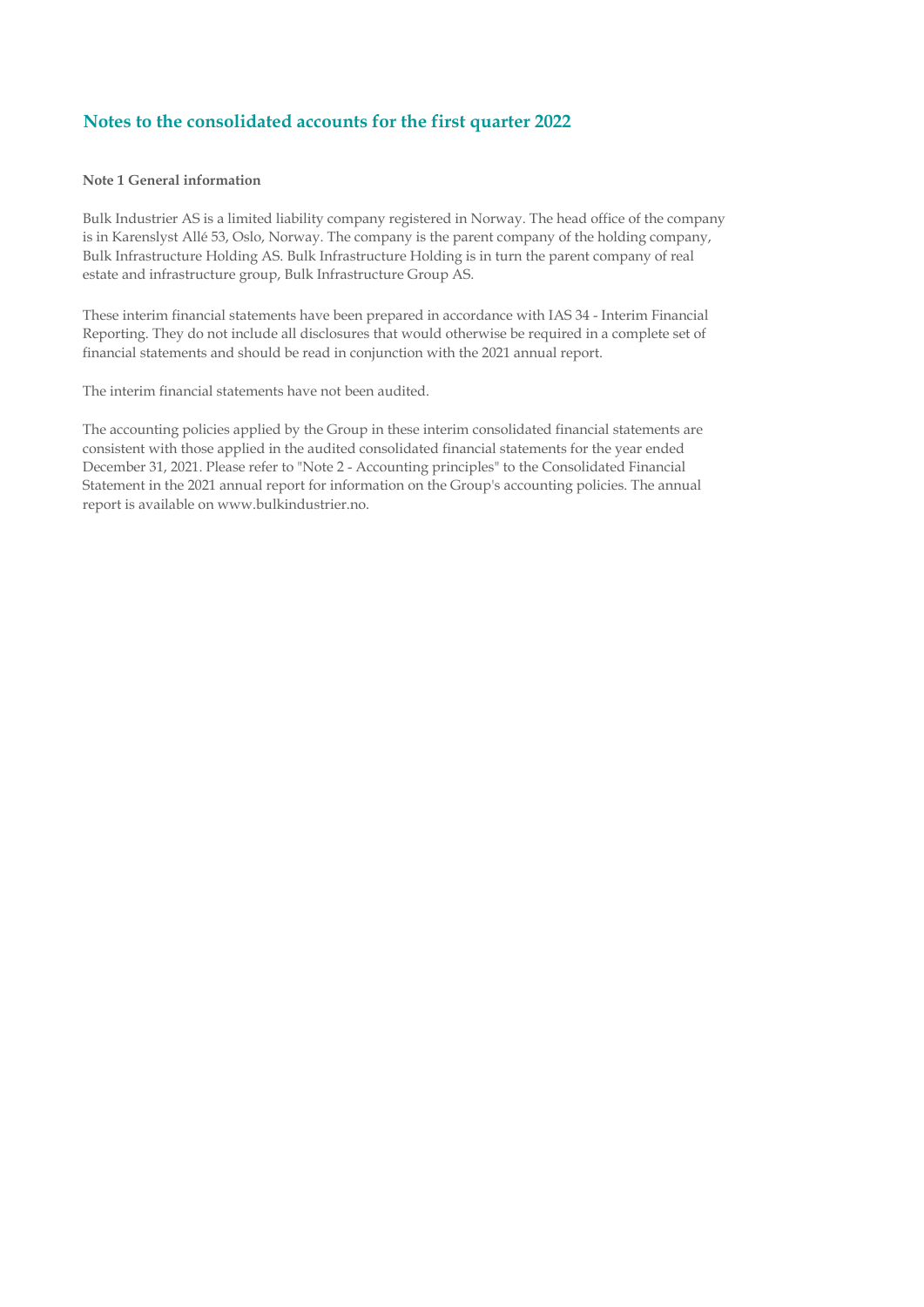#### **Note 2 Segment information**

Bulk Infrastructure Group AS has the following strategic operating segments by 31.03.22 presented in accordance with internal reporting to management

Operating activities are based in Norway, Denmark and the United Kingdom.

| Operating profit and loss after segment 31.03.22                     | <b>Industrial Real Estate</b> |                    | Data Centers |            | <b>Fiber Networks</b> |            | Group/other    |            | Eliminated |            | Total            |                    |
|----------------------------------------------------------------------|-------------------------------|--------------------|--------------|------------|-----------------------|------------|----------------|------------|------------|------------|------------------|--------------------|
| (NOK '000)                                                           | 31.03.2022                    | 31.03.2021         | 31.03.2022   | 31.03.2021 | 31.03.2022            | 31.03.2021 | 31.03.2022     | 31.03.2021 | 31.03.2022 | 31.03.2021 | 31.03.2022       | 31.03.2021         |
| Rental income                                                        | 32 280                        | 15 609             | 5 8 1 1      |            |                       |            |                |            |            |            | 38 092           | 15 609             |
| Revenue from sales*                                                  |                               |                    | 14 4 4 9     | 11 635     | 2 3 2 2               | 299        |                |            |            |            | 16771            | 11 933             |
| Other revenue*                                                       | 1 2 6 3                       | 1 2 9 8            | 5 6 3 6      | 5 1 9 5    |                       |            | 14 090         | 14 3 5 6   | $-13713$   | $-13807$   | 7 2 7 6          | 7042               |
| Total revenue and other income                                       | 33 544                        | 16 908             | 25 896       | 16 8 30    | 2 3 2 2               | 299        | 14 090         | 14 3 5 6   | $-13713$   | $-13807$   | 62 139           | 34 5 84            |
| Property-related expenses                                            | 2715                          | 2 5 1 8            | 1697         |            | $\sim$                | $\sim$     |                |            |            |            | 4 4 1 2          | 2518               |
| Cost of sales**                                                      |                               |                    | 11 451       | 12 264     | 968                   | 1414       | $\overline{a}$ |            | $\sim$     |            | 12 4 19          | 13678              |
| Other cost**                                                         | 11 29 3                       | 9 2 1 9            | 41 30 6      | 33 068     | 8 9 6 2               | 9473       | 19658          | 14 10 6    | $-13713$   | $-13807$   | 67 508           | 52 059             |
| Total expenses                                                       | 14 008                        | 11737              | 54 454       | 45 332     | 9 9 3 1               | 10887      | 19658          | 14 10 6    | $-13713$   | $-13807$   | 84 3 39          | 68 25 5            |
| Operating profit before fair value adjustments on investment properl | 19536                         | 5 1 7 0            | $-28558$     | $-28502$   | $-7608$               | $-10588$   | $-5569$        | 250        |            |            | $-22200$         | $-33671$           |
| Fair value adjustments on investment properties                      |                               | $-2931$            |              |            |                       |            | $\sim$         |            |            |            | $\sim$           | $-2931$            |
| Operating profit                                                     | 19536                         | 2 2 3 9            | $-28558$     | $-28502$   | $-7608$               | $-10588$   | $-5569$        | 250        | $\sim$     |            | $-22200$         | $-36602$           |
| Net financial items                                                  | $-11400$                      | $-13737$           | 81 808       | $-3182$    | $-7416$               | $-121$     | $-6483$        | $-25928$   |            |            | 56 509           | $-42969$           |
| Profit before income tax                                             | 8 1 3 6                       | $-11498$           | 53 250       | $-31685$   | $-15024$              | $-10710$   | $-12052$       | $-25678$   | $\sim$     |            | 34 30 9          | -79 570            |
| Income tax expense                                                   | 3 1 4 7<br>4989               | $-8588$<br>$-2910$ | 443          | $\sim$     | $-15024$              | $-10710$   | $-12052$       | $-25678$   |            |            | 3 5 9 0<br>30719 | $-8588$<br>-70 983 |
| Profit for the period                                                |                               |                    | 52 806       | $-31685$   |                       |            |                |            | $\sim$     |            |                  |                    |
| Exchange differences on translation on foreign operations            | 3881                          | 865                | $-2907$      | $-5658$    | 205                   | $-26$      |                |            |            |            | 1 1 7 9          | $-4819$            |
| Other comprehensive income for the year, net of tax                  | 3881                          | 865                | $-2907$      | $-5658$    | 205                   | $-26$      |                |            | $\sim$     |            | 1 1 7 9          | $-4819$            |
| Total comprehensive income                                           | 8870                          | $-2046$            | 49 900       | $-37342$   | $-14819$              | $-10736$   | $-12052$       | $-25678$   |            |            | 31 898           | $-75802$           |

\*Electricity income is reclassified from "Revenue from sales" to "Other revenue" in 2021 Q1 figures to align with 2022 Q1 presentation, which is deemed more appropriate for the nature of revenues.

\*\*Electricity is reclassified from "Cost of sales" to "Other costs" in 2021 Q1 figures to align with 2022 Q1 presentation, which is deemed more appropriate for the nature of costs.

Please also see note 1 for further explanation of the segments.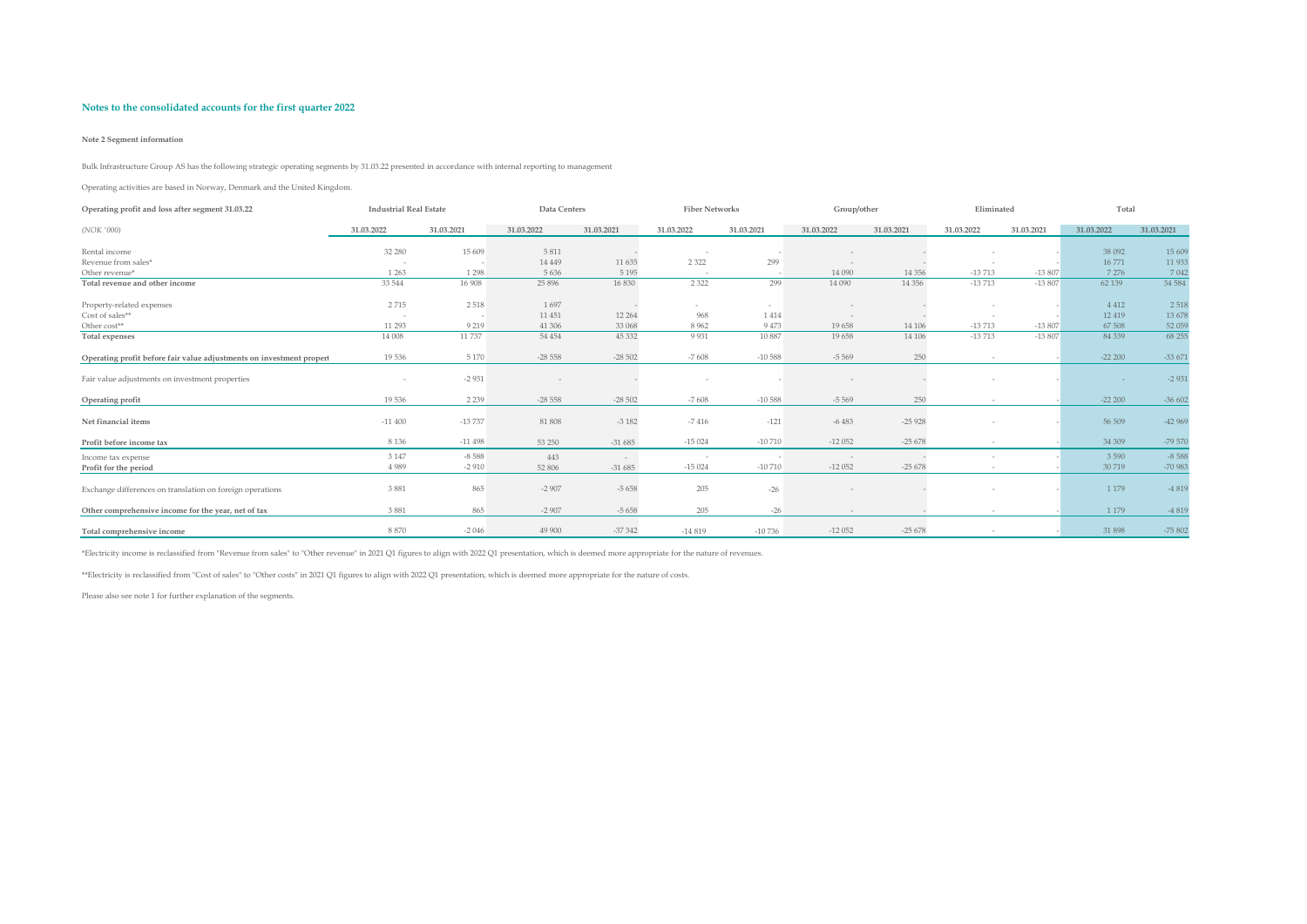#### **Note 2 part 2 Revenue from contracts with customers**

Set out below is the disaggregation of the group's revenue from contracts with customers

All operating activities are based in Norway, Denmark and the United Kingdom.

| Segments                                    | <b>Industrial Real Estate</b> |            | Data Centers |            |                          | <b>Fiber Networks</b> | Group/other |            | Eliminated               |            | Total      |            |
|---------------------------------------------|-------------------------------|------------|--------------|------------|--------------------------|-----------------------|-------------|------------|--------------------------|------------|------------|------------|
| (NOK '000)                                  | 31.03.2022                    | 31.03.2021 | 31.03.2022   | 31.03.2021 | 31.03.2022               | 31.03.2021            | 31.03.2022  | 31.03.2021 | 31.03.2022               | 31.03.2021 | 31.03.2022 | 31.03.2021 |
| Rental income                               | 32 280                        | 15 609     | 5811         |            |                          |                       |             |            |                          |            | 38 092     | 15 609     |
| Revenue from sales*                         |                               |            | 14 4 4 9     | 11 635     | 2 3 2 2                  | 299                   |             |            | $\overline{\phantom{a}}$ |            | 16771      | 11 933     |
| Other revenue                               |                               |            |              |            |                          |                       |             |            |                          |            |            |            |
| - Shared costs tenants                      | 1 263                         | 1 2 9 8    | 618          | 2826       |                          |                       |             |            |                          |            | 1881       | 4 1 2 5    |
| - Revenue from construction projects        | $\overline{\phantom{a}}$      |            | $\sim$       |            | $\overline{\phantom{a}}$ |                       |             |            | $\sim$                   |            | $\sim$     |            |
| - Electricity*                              |                               |            | 5 0 18       | 2 3 6 9    |                          |                       |             |            |                          |            | 5 0 18     | 2 3 6 9    |
| - Business management/other                 |                               |            |              |            |                          |                       | 14 090      | 14 3 5 6   | $-13713$                 | $-13807$   | 377        | 548        |
| Total revenue from contracts with customers | 33 544                        | 16 908     | 25 8 96      | 16 830     | 2 3 2 2                  | 299                   | 14 090      | 14 3 5 6   | $-13713$                 | $-13807$   | 62 139     | 34 584     |

\*Electricity income is reclassified from "Revenue from sales" to "Other revenue" in 2021 Q1 figures to align with 2022 Q1 presentation, which is deemed more appropriate for the nature of revenues.

The group is not dependent on any single, large customer, as it has multiple business areas and a wide range of customers.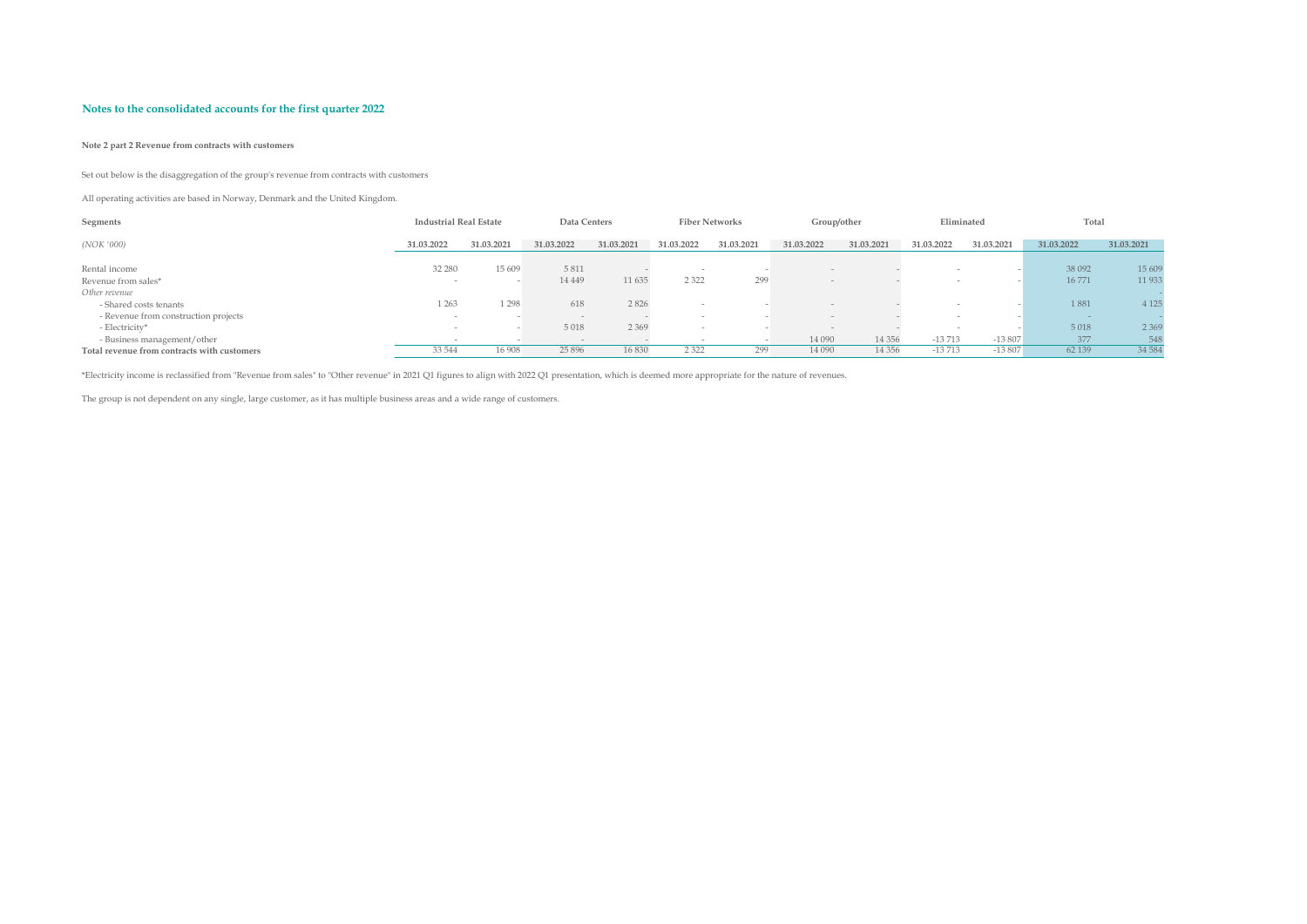#### **Note 3 Share-based payments**

#### *Key Employee Share Option Plan*

The subsidiary of Bulk Industrier AS, Bulk Infrastructure Holding AS, established a share option plan in the end of 2021. The options are synthetic, hence the employee receives no ownership rights. The Employee Option Plan is designed to provide long-term incentives for key employees and executives to deliver long-term shareholder returns. Under the plan, participants are granted options which vest by 1/3 each year over a period of three years. The optins may be realized in the period 01.01.2025 to 01.09.2026. Participation in the plan is at the board's discretion, and no individual has a contractual right to participate in the plan or to receive any guaranteed benefits.

In the given period of realization, 25 % of the options has to be exercised upon each realization. The gain depends on Bulk Infrastructure Holsing AS's total shareholder return, including share price growth, dividends and capital returns.

Options are granted under the plan for no consideration and carry no dividend or voting rights. When exercisable, any gain from the the options are paid as an extraordinary bonus within three months of realization. The gain will only become payable if the employee is still employed and not in resignation at the time of payment.

The exercise price of options is based on the weighted average price at which the company's shares are traded in share issues targeting minority interests.

Set out below are summaries of options granted under the plan:

|                             | 31.03.2022                |           | 31.03.2021                |           |  |
|-----------------------------|---------------------------|-----------|---------------------------|-----------|--|
|                             | Average<br>exercise price |           | Average<br>exercise price |           |  |
|                             | per share                 | Number of | per share                 | Number of |  |
|                             | option                    | options   | option                    | options   |  |
| As at 1 January             |                           |           |                           |           |  |
| Granted during the period   | 19.94                     | 1 271 120 |                           |           |  |
| Exercised during the period |                           |           |                           |           |  |
| Forfeited during the period |                           |           |                           |           |  |
| As at 31 March              | 19.94                     | 1 271 120 |                           |           |  |

The share option plan was effective 1 January 2022. As such, all options are presented as granted as of 31 March 2022. Options can not be exercised until 1 January 2025.

Share options outstanding at the end of the period have the following expiry dates and exercise prices:

|                |            |       | Share options Share options |                                                        |
|----------------|------------|-------|-----------------------------|--------------------------------------------------------|
| Grant date     |            |       |                             | Expiry date Exercise price 31 March 2022 31 March 2021 |
| 1 January 2022 | 01.09.2026 | 19.94 | 1 271 120                   | $\overline{\phantom{a}}$                               |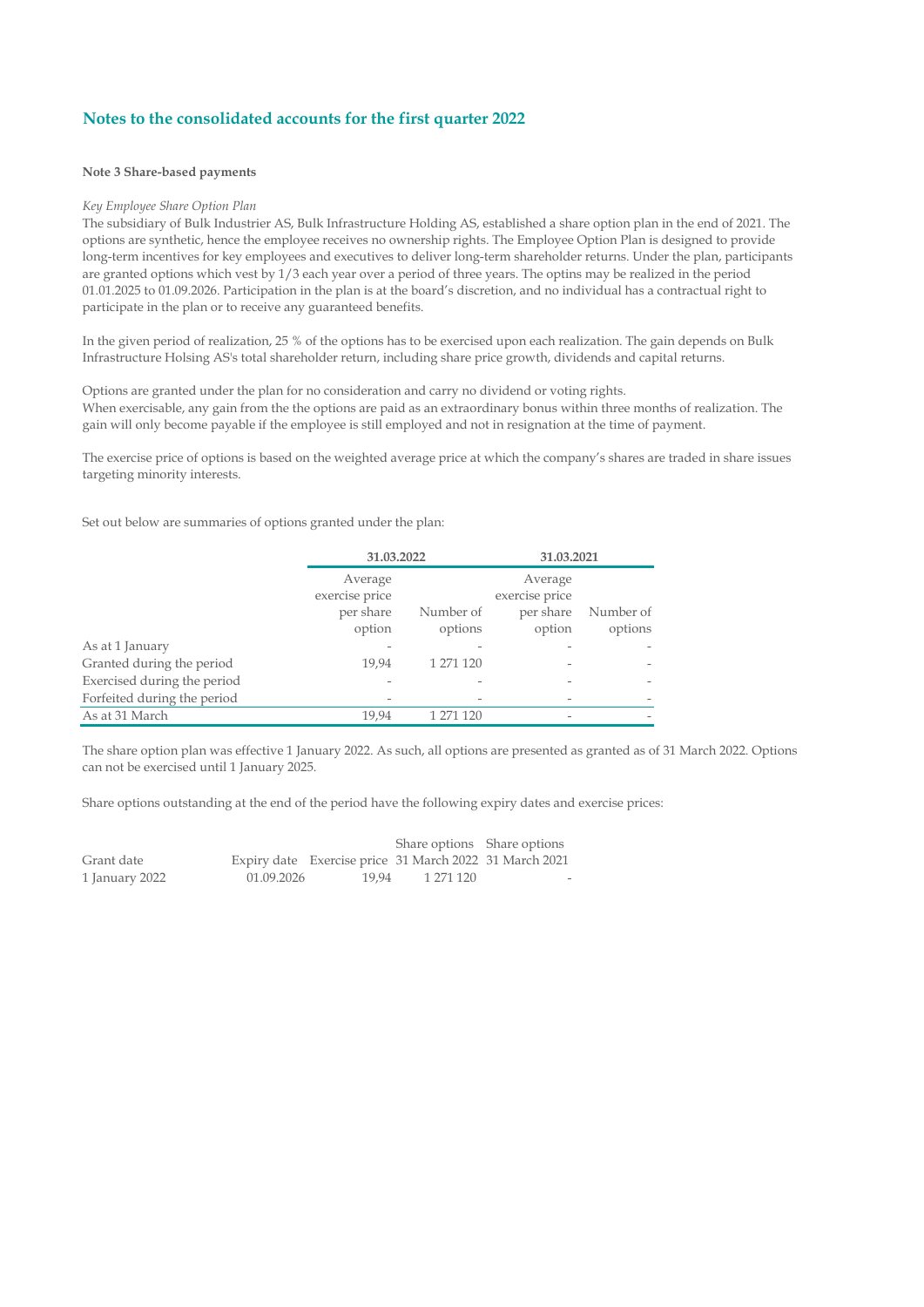#### *Fair value of options granted*

The assessed fair value at grant date of options granted during the period ended 31 March 2022 was NOK 19,943 per option. The fair value at grant date is independently determined using an adjusted form of the Black-Scholes model which includes a Monte Carlo simulation model that takes into account the exercise price, the term of the option, the impact of dilution (where material), the share price at grant date and expected price volatility of the underlying share, the expected dividend yield, the risk-free interest rate for the term of the option, and the correlations and volatilities of the peer group companies.

The model inputs for options granted during the period ended 31 March 2022 included:

a) options are granted for no consideration and vest based on Bulk Infrastructre Holding AS ranking within a peer group of

- 16 selected companies over a four-year period. Vested options are exercisable for a period of 1,75 years after vesting
- b) exercise price: NOK 19,943
- c) grant date: 1 January 2022 d) expiry date: 1 September 2026
- e) share price at grant date: NOK 19,943
- f) expected price volatility of the company's shares: 31%
- g) expected dividend yield: 0
- h) risk-free interest rate: 1,6 %

The expected price volatility is based on the historic volatility of 16 peer group companies, adjusted for dividend and stock splits.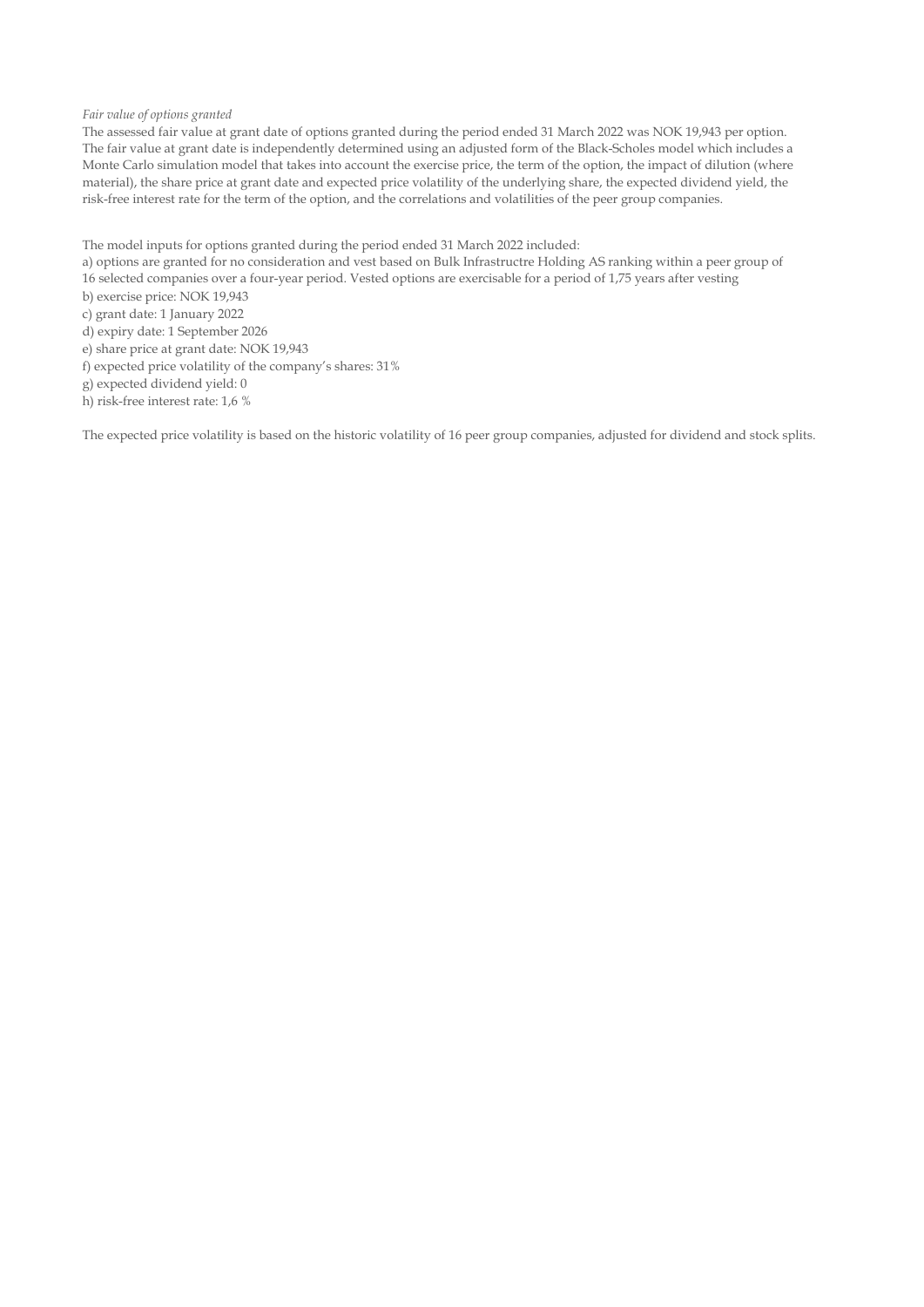**Note 4 Investment property and inventories property**

| <b>INVESTMENT PROPERTY</b>                               | <b>Ouarter</b> ended |            | Year ended |
|----------------------------------------------------------|----------------------|------------|------------|
| (NOK '000)                                               | 31.03.2022           | 31.03.2021 | 31.12.2021 |
| Fair value 1.1                                           | 4 184 248            | 1 777 179  | 1777179    |
| Additions:                                               |                      |            |            |
| - Capital expenditure                                    | 188 279              | 48 5 28    | 399 046    |
| - Acquisition of property                                | 131 446              |            | 693 965    |
| - Minority share of acquisition of property              | $\qquad \qquad -$    |            | 18702      |
| Transferred to property under development                |                      | $-40134$   | $-43160$   |
| Currency translation on property in foreign subsidiaries | -7684                | -8 447     | $-14304$   |
| Changes in fair value                                    |                      | $-2931$    | 1 352 819  |
| Fair value 31.03                                         | 4 4 9 6 2 8 9        | 1774 196   | 4 184 248  |
|                                                          |                      |            |            |
| Income and expenses from investment property             |                      |            |            |
| Income from rent                                         | 32 280               | 15 609     | 83 342     |
| Other revenue - shared cost tenants                      | 1 2 6 3              | 1 2 9 8    | 5685       |
| Expenses related to leased property                      | 2715                 | 2518       | 12 2 6 9   |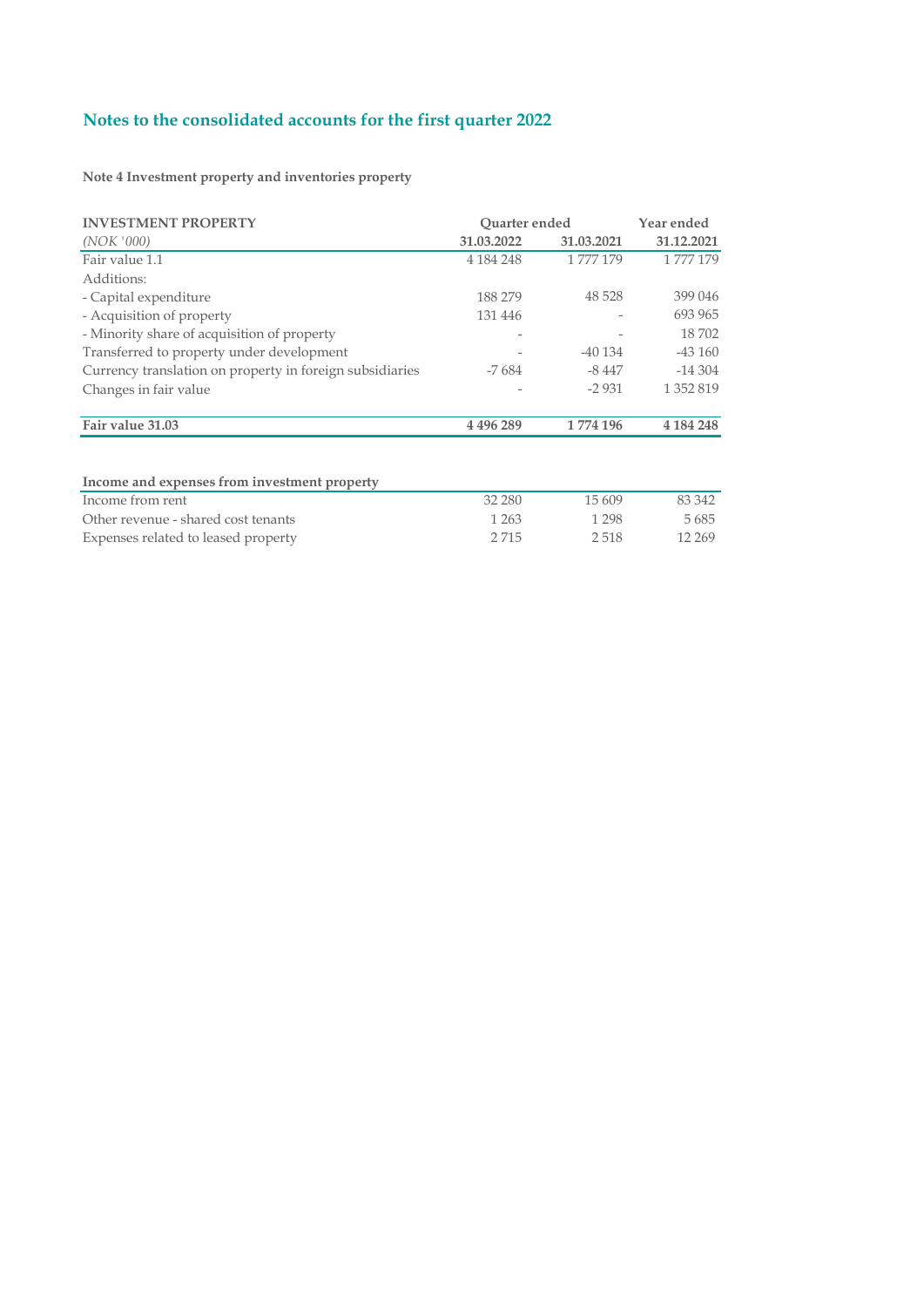#### **Note 4 Investment property and inventories property continue**

All investment properties are valued using discounted cash flow. Key factors are ongoing revenue and expenses relating to the property, market lease, discount factor and inflation. Macro economic assumptions are used, but each property is also subject to individual appraisal. To determine each discount rate, the property location, attractiveness, quality and the general market conditions for real estate, credit market, solidity of tenants and contracts are considered. The sensitivity when evaluating fair value for investment property is connected to yield, interest rate level, inflation (CPI) and marked lease for the properties.

| <b>Future leasing payments:</b> |                                                                                                                                                                                                                                      |
|---------------------------------|--------------------------------------------------------------------------------------------------------------------------------------------------------------------------------------------------------------------------------------|
|                                 | The payments are estimated based on actual location, type and condition of the current building.<br>The estimates are supported by existing leases, as well as recently lease agreements for similar<br>properties in the same area. |
| Discount rate:                  |                                                                                                                                                                                                                                      |
|                                 | The discount rate is based on existing market rates, adjusted for the estimated uncertainty<br>in terms of size and future cash flows.                                                                                               |
| Estimated vacancies:            |                                                                                                                                                                                                                                      |
|                                 | The estimate is firmly set on the basis of the actual market conditions and the expected<br>market conditions at the end of existing leases.                                                                                         |
| Cost of Ownership:              |                                                                                                                                                                                                                                      |
|                                 | The cost of ownership expenses are estimated based on the estimated maintenance costs regarding<br>maintaining the building's capacity over its economic lifetime.                                                                   |

#### **Fair value of investment property**

Investment property is recognized at fair value based on estimation of value from a certified independent party, Akershus Eiendom AS. The valuation is carried out semi-annually, last performed as of December 31, 2021. As such, no fair value change is recognized for this quarter as a result of valuation, only adjustments to remaining construction costs. Please refer to Note 2 - Accounting principles of the Consolidated Financial Statement in the 2021 annual report for further  $i = c$  .

| Property under development                  | Ouarter ended            |            | Year ended |
|---------------------------------------------|--------------------------|------------|------------|
| (NOK '000)                                  | 31.03.2022               | 31.03.2021 | 31.12.2021 |
| Value 1.1                                   | $\overline{\phantom{a}}$ | 19599      | 19 599     |
| Additions:                                  |                          |            |            |
| - Reclassification from investment property | $\overline{\phantom{a}}$ | 40 1 34    | 43 160     |
| - Additions                                 | $\overline{\phantom{a}}$ | 20 3 34    | 112 181    |
| - Sale of property under development        |                          |            | $-174939$  |
|                                             |                          |            |            |
| Inventory value 31.03                       | -                        | 80 067     |            |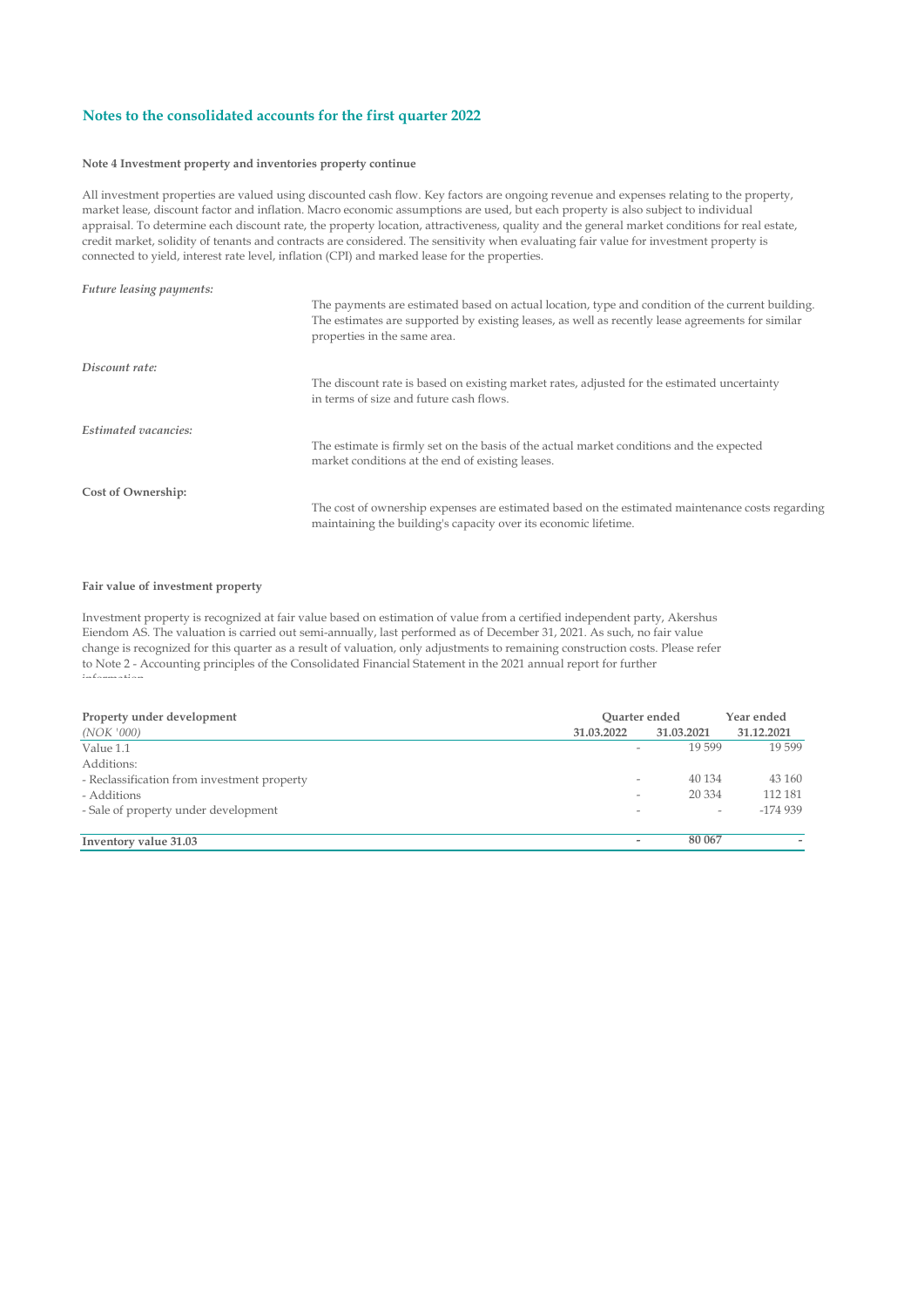**Note 5 Acquisitions and business combinations**

#### **Acquisistion of OS-IX Eienedom Holding AS**

On January 19, 2022, Bulk Data Centers AS acquired additional 50 % of the shares in OS-IX Eiendom Holding AS from Akershus Energi. Acquiring the final 50 % of OS-IX is a natural step in Bulk's strategy to scale a pan-Nordic platform of sustainable data centers. With that, the Group takes full ownership of the OS-IX data center, and the company is consolidated from the date of acquisition.

The acquisition is treated as a business combination and accounted for using the acquisition method. The consideration transferred is measured at acquisition date fair value. No non-controlling interests were acquired. The acquisition resulted in a gain from the fair value of the remeasurment of previously held equity investment amounting to NOK 87.6 million. Goodwill arising from the acquisition was calculated to NOK 2 million. The consideration for the company is paid partly in January and with a seller's credit to be settled in

#### **Acquisition of AE Bulk Co-Invest AS**

On January 19, 2022, Bulk Infrastructure Group AS acquired additional 50 % of the shares in AE Bulk Co-Invest AS from Akershus Energi. With the acquisition follows a ownership share of 25% in Berger Terminal Holding II AS, which is treated as an investment in associated company. With that, the Group takes full ownership of AE Bulk Co-Invest AS, and the company is consolidated in full from the date of acquisition.

The acquisition is treated as an asset acquisition. The conclusion is made based on the identification of the individual asset related to the ownership of shares in Berger Terminal Holding II AS. The acquisition resulted in a gain from the fair value of the remeasurment of previously held equity investment amounting to NOK 2.4 million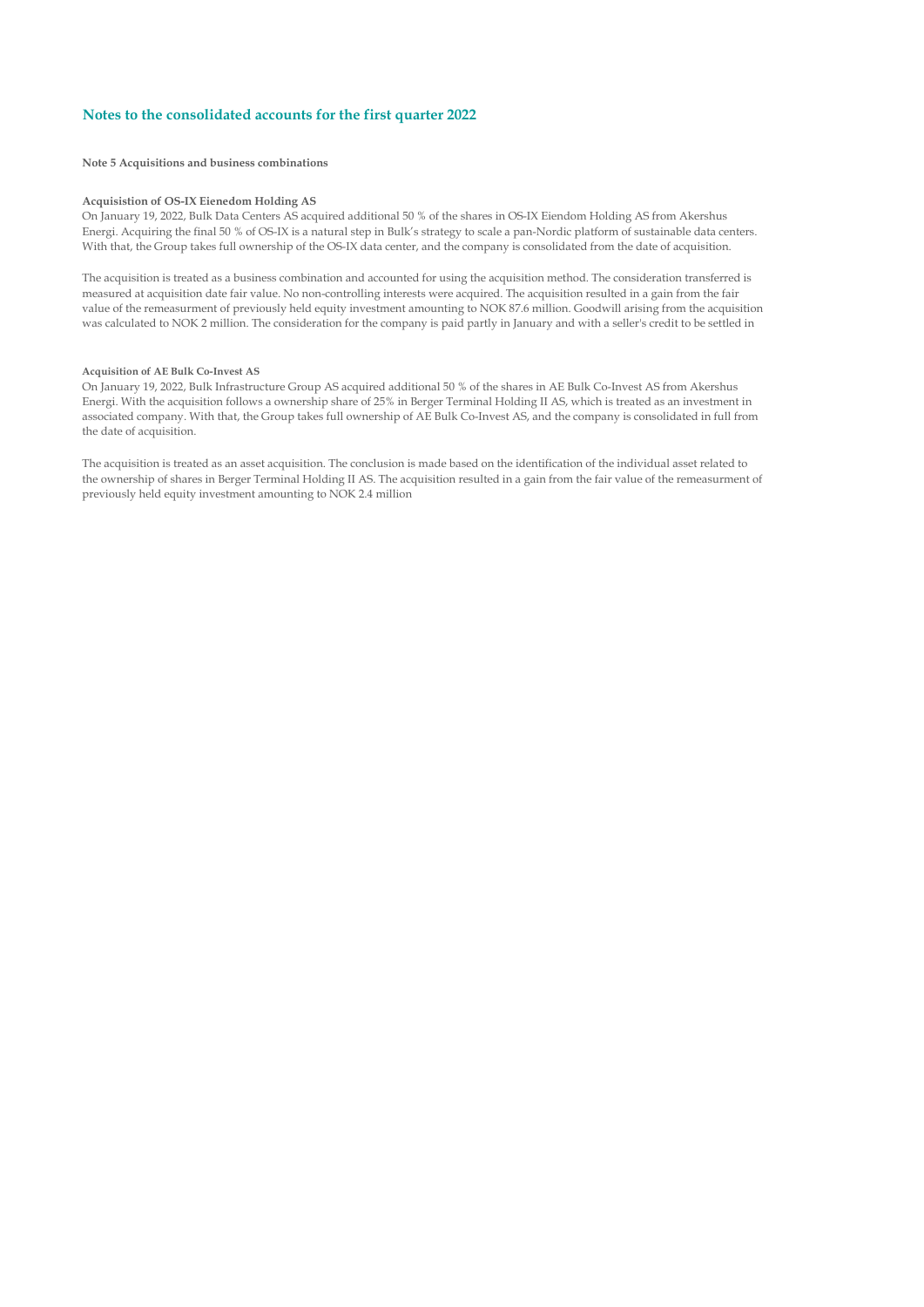**Note 6 Derivative financial instruments**

|                                    | Quarter ended | Year ended |            |
|------------------------------------|---------------|------------|------------|
| (NOK '000)                         | 31.03.2022    | 31.03.2021 | 31.12.2021 |
| Interest rate swaps                | 17653         |            | 1 1 3 9    |
| <b>Total assets</b>                | 17653         | ۰          | 1 1 3 9    |
|                                    |               |            |            |
|                                    |               |            |            |
|                                    |               |            |            |
| Interest rate swaps                | $-7108$       | $-11620$   | $-10819$   |
| <b>Total liabilities</b>           | $-7108$       | $-11620$   | $-10819$   |
|                                    |               |            |            |
|                                    |               |            |            |
|                                    |               |            |            |
| Interest rate swaps                |               |            |            |
|                                    | 31.03.2022    | 31.03.2021 | 31.12.2021 |
|                                    |               |            |            |
| Nominal amount interest rate swaps | $-424060$     | $-40560$   | $-199060$  |
| Total nominal amount               | $-424060$     | $-40,560$  | $-199060$  |

The Company receives floating interest and pay fixed interest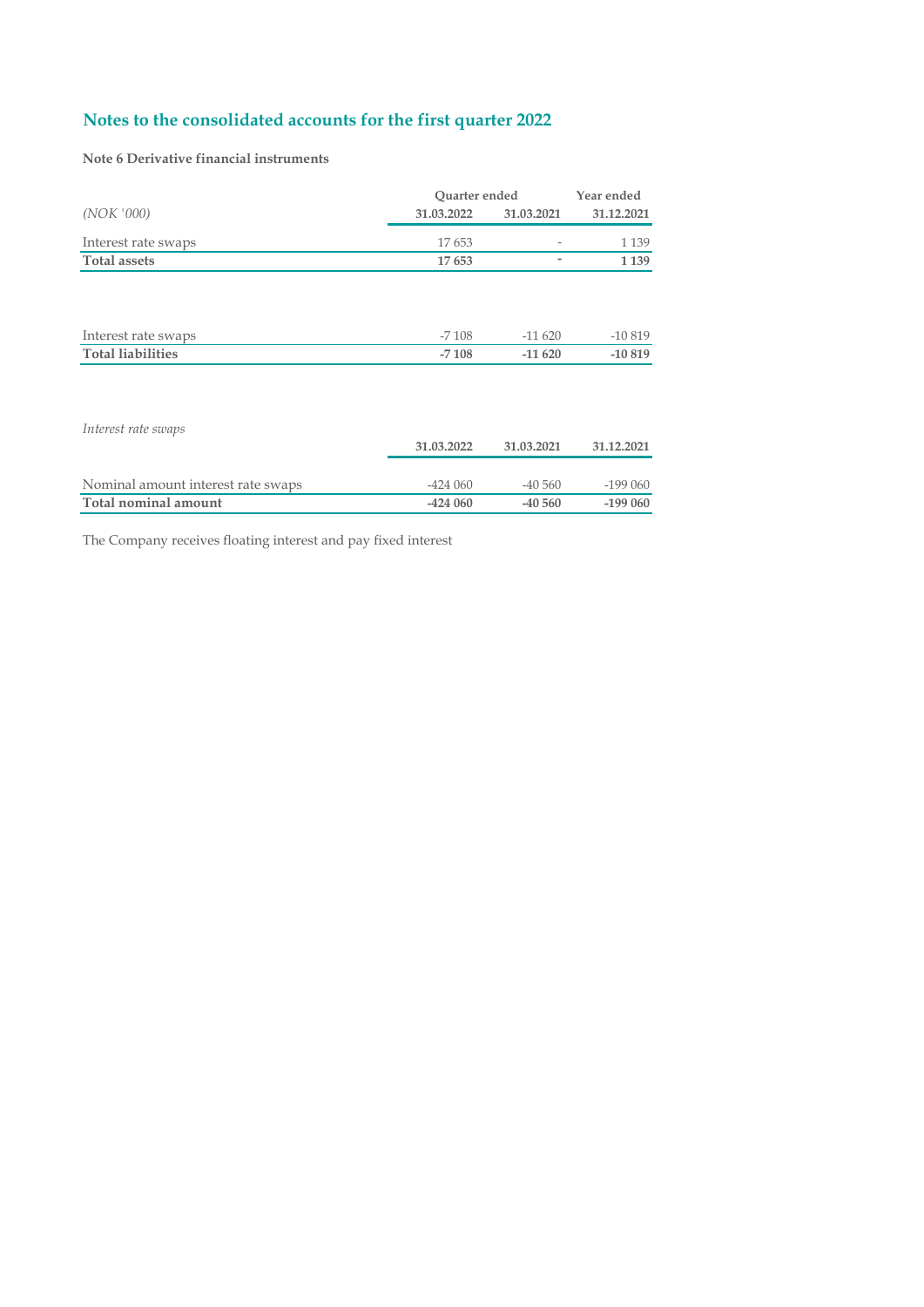#### **Note 7 Paid in equity and shareholders**

|               | Ouarter ended |            | Year ended |
|---------------|---------------|------------|------------|
|               | 31.03.2022    | 31.03.2021 | 31.12.2021 |
| Share capital | 100 000       | 100 000    | 100 000    |
|               |               |            |            |

#### Change in paid in equity and share premium:

|                                  | <b>Total shares</b> |            |            | Share capital<br>(IN NOK) |            |            |  |
|----------------------------------|---------------------|------------|------------|---------------------------|------------|------------|--|
|                                  | 31.03.2022          | 31.03.2021 | 31.12.2021 | 31.03.2022                | 31.03.2021 | 31.12.2021 |  |
| Ordinary shares                  |                     |            |            |                           |            |            |  |
| Issued stock and paid in capital |                     |            |            |                           |            |            |  |
| At the beginning of the year     | 100                 | 100        | 100        | 100 000                   | 100 000    | 100 000    |  |
| Capital increase                 | $\sim$              |            | $\sim$     | $\overline{\phantom{a}}$  |            |            |  |
| At the end of the year           | 100                 | 100        | 100        | 100 000                   | 100 000    | 100 000    |  |

The total numer of shares are 100, each valued at NOK 1,000, and NOK 100,000 in total.

#### **The company's largest shareholders at 31.03**

| Largest shareholders            | Type of account | Country | Number of ordinary<br>shares | Share $\%$ |
|---------------------------------|-----------------|---------|------------------------------|------------|
| Peder Nærbø                     | Ordinarv        | Norway  | 100                          | $100\%$    |
| Total number of shares at 31.03 |                 |         | 100                          | $100\%$    |

| Shareholder loan - Related party disclosures | Ouarter ended            | Year ended |
|----------------------------------------------|--------------------------|------------|
|                                              | 31.03.2021<br>31.03.2022 | 31.12.2021 |
| Short-term mortgage to shareholder           | 15 992 739 22 830 161    | 22 830 161 |

Mortgages are charged with an interest rate of 1.4 % p.a., in line with the normal interest rate for the taxation of lowcost loans from an employer. The incurred interest was NOK 53,859 in the first quarter of 2022 and NOK 89,809 in the

Mortage to shareholder was partly allocated to Green Keeper AS as part of the Group the restructuring.

#### **Dividend**

The company has not proposed a dividend for approval at the AGM in 2022.

#### **Average number of shares**

Basic and diluted earnings per share are calculated by dividing total comprehensive income attributable to shareholders in the parent Company by the weightet average number of ordinary shares outstanding during the year. **Year ended Quarter ended**

|                                                                                           | Ouarter ended |             | rear ended  |
|-------------------------------------------------------------------------------------------|---------------|-------------|-------------|
|                                                                                           | 31.03.2022    | 31.03.2021  | 31.12.2021  |
| Total comprehensive income, net of tax, attributable to shareholders in the parent Compar | 31 898 388    | -75 802 102 | -53 992 257 |
| Weighted average number of outstanding shares                                             | 100           | 100         | 100         |
| Basic and diluted earnings per share                                                      | 318 984       | -758 021    | $-539923$   |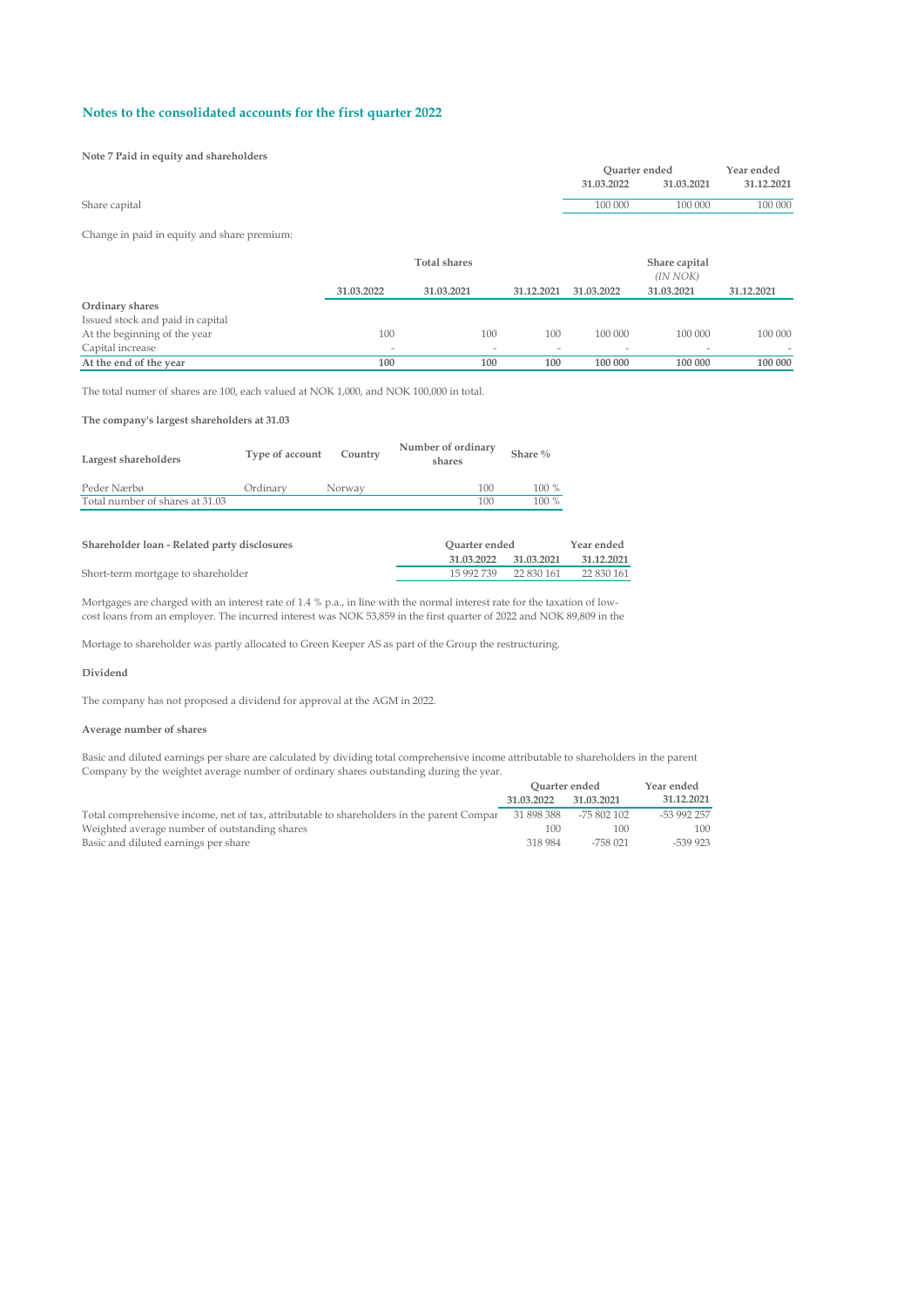### **Note 8 Intangible assets**

| (NOK'000)                                                      | Goodwill | Software<br>licenses | Other intangible<br>assets | Total          |
|----------------------------------------------------------------|----------|----------------------|----------------------------|----------------|
| Cost                                                           |          |                      |                            |                |
| Balance at January 1, 2022                                     | 16 9 48  | 1895                 | 1 0 5 3                    | 19896          |
| Additions                                                      | 2070     |                      |                            | 2070           |
| Other adjustments - currency                                   |          |                      | $-3$                       | $-3$           |
| Acquisition of OS-IX                                           |          |                      | 1 2 6 7                    | 1 2 6 7        |
| Balance at March 31, 2022                                      | 19 018   | 1895                 | 2 3 1 8                    | 23 230         |
| Balance at January 1, 2021                                     | 16 948   | 1895                 | 3695                       | 22 5 38        |
| Additions                                                      |          |                      |                            |                |
| Other adjustments - currency                                   |          |                      | -4                         |                |
| Balance at March 31, 2021                                      | 16 948   | 1895                 | 3 6 9 1                    | 22 5 33        |
| Accumulated amortization and impairment                        |          |                      |                            |                |
| Balance at January 1, 2022                                     | 16 948   | 1 3 8 0              | 123                        | 18 451         |
| Amortization charge for the year                               |          | 82                   | 18                         | 100            |
| Balance at March 31, 2022                                      | 16 948   | 1 4 6 2              | 141                        | 18 5 5 1       |
| Balance at January 1, 2021<br>Amortization charge for the year |          | 1 0 1 3<br>92        | 49<br>19                   | 1 0 6 2<br>110 |
| Balance at March 31, 2021                                      |          | 1 1 0 5              | 68                         | 1 1 7 3        |
| Net book value                                                 |          |                      |                            |                |
| At January 1, 2022                                             |          | 515                  | 930                        | 1445           |
|                                                                |          |                      |                            |                |
| At March 31, 2022                                              | 2070     | 433                  | 2 177                      | 4679           |
| At January 1, 2021                                             | 16 948   | 882                  | 3646                       | 21 475         |
| At March 31, 2021                                              | 16 948   | 790                  | 3623                       | 21 361         |

Current estimates of useful economic live of intangible assets are as follows:

Goodwill: indefinite Software licenses: 3-5 years Software under development: n.a.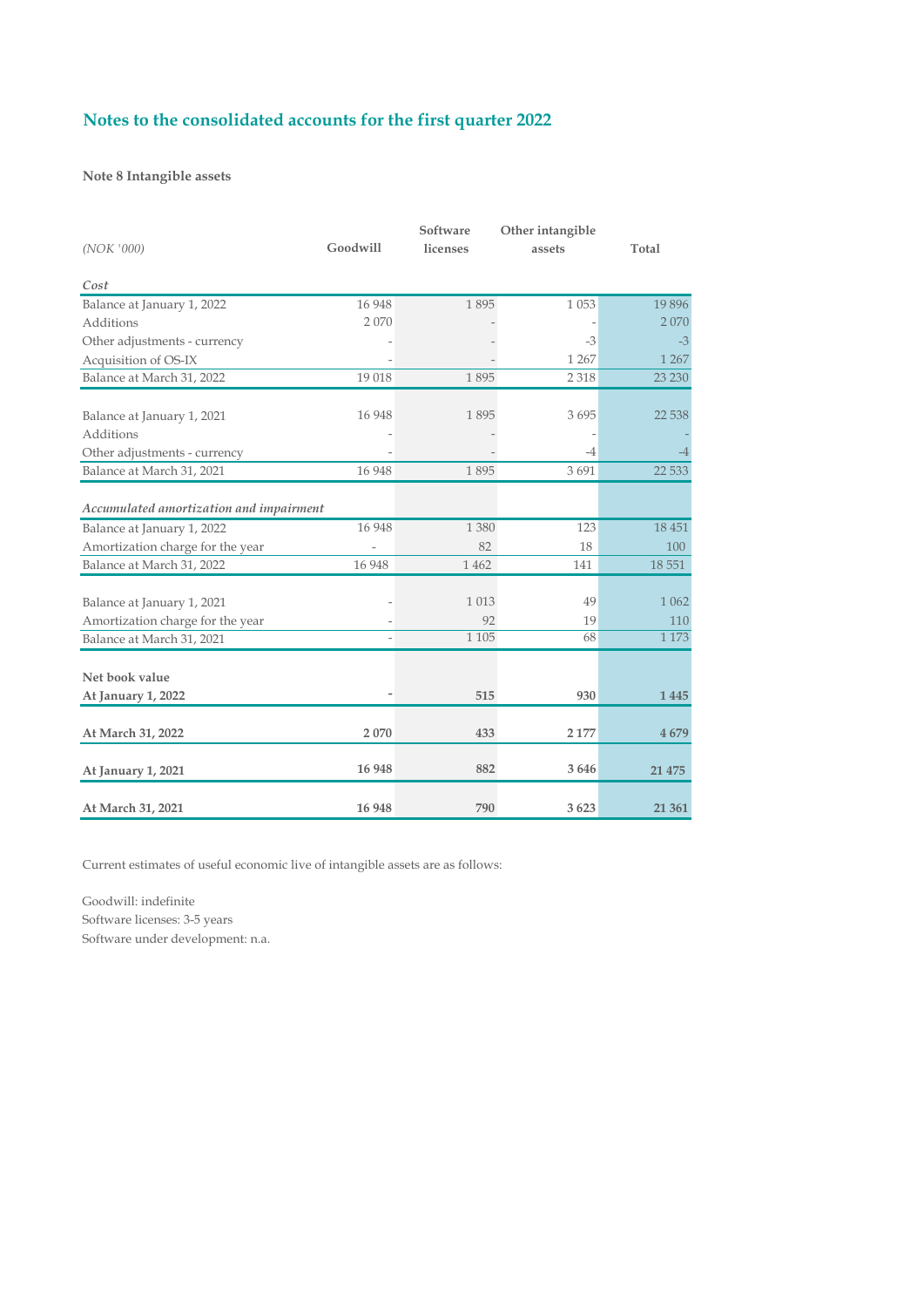### **Note 9 Property, plant & Equipment**

| (NOK '000)                             | Datacenter         | Datacenter                  | Datacenter         | Under                    | Other fixed       | Fiber          |                         |
|----------------------------------------|--------------------|-----------------------------|--------------------|--------------------------|-------------------|----------------|-------------------------|
| Accumulated cost                       | buildings          | technical<br>infrastructure | land               | construction             | assets            | infrastructure | Total                   |
| Balance at January 1, 2022             | 213 212            | 430 859                     | 122 556            | 67 224                   | 25 7 27           | 578 227        | 1 437 804               |
| Additions                              | 291                | 4 1 9 1                     | 759                | 17576                    | 804               | 7958           | 31 579                  |
|                                        |                    |                             |                    |                          |                   |                |                         |
| Disposals                              |                    |                             | $-199$             |                          |                   |                |                         |
| Exchange differences                   | $-3981$            | $-223$                      |                    | $-232$                   |                   | $-157$         | -4 792<br>$-11251$      |
| Reclassification to Right-Of-Use asset |                    |                             |                    |                          |                   | $-11251$       |                         |
| Acquisition of OS-IX                   | 480 278<br>689 800 | 389 885<br>824 711          | 36 39 5<br>159 511 | 56 640<br>141 208        | 3 1 4 7<br>29 678 | 574 777        | 966 345<br>2 4 19 6 8 5 |
| Balance at March 31, 2022              |                    |                             |                    |                          |                   |                |                         |
| Balance at January 1, 2021             | 215 612            | 318 696                     | 110 893            | 25 902                   | 22 9 45           | 770 135        | 1 464 184               |
| Additions                              | 2 1 2 8            | 54 752                      | 7594               | 5 1 3 0                  | 197               | 18 24 6        | 88 047                  |
| Disposals                              |                    |                             |                    |                          |                   | $-117539$      | $-117539$               |
| Exchange differences                   | $-6411$            | $-366$                      | $-327$             | $-364$                   |                   |                | $-7468$                 |
| Balance at March 31, 2021              | 211 330            | 373 082                     | 118 160            | 30 668                   | 23 142            | 670 842        | 1 427 224               |
| Accumulated depreciation               |                    |                             |                    |                          |                   |                |                         |
| Balance at January 1, 2022             | 17939              | 56 191                      | 3 0 1 5            |                          | 15761             | 16 210         | 109 114                 |
| Depreciation charge for the period     | 2936               | 8 1 3 7                     | 238                |                          | 3 2 4 3           | 2 3 0 7        | 16861                   |
| Other adjustments - currency           | $-1157$            | $-1176$                     | $-26$              |                          |                   | $-149$         | $-2509$                 |
| Acquisition of OS-IX                   | 122 987            | 81 848                      |                    |                          |                   |                | 204 834                 |
| Balance at March 31, 2022              | 142 703            | 144 999                     | 3 2 2 7            | $\overline{\phantom{a}}$ | 19 004            | 18 3 68        | 328 301                 |
| Balance at January 1, 2021             | 9 9 3 5            | 41 831                      | 2 1 7 0            |                          | 12 5 49           | 7461           | 73 946                  |
| Depreciation charge for the period     | 2 0 0 5            | 3752                        | 226                |                          | 1 0 0 6           | 1 1 1 4        | 8 1 0 2                 |
| Other adjustments - currency           | $-78$              | $-299$                      | $-16$              |                          |                   |                | $-393$                  |
| Balance at March 31, 2021              | 11861              | 45 28 4                     | 2 3 8 0            | $\overline{\phantom{a}}$ | 13 5 5 5          | 8574           | 81 655                  |
|                                        |                    |                             |                    |                          |                   |                |                         |
| Net book value                         |                    |                             |                    |                          |                   |                |                         |
| At January 1, 2022                     | 195 273            | 374 668                     | 119 542            | 67 224                   | 9 9 6 6           | 562 017        | 1 328 690               |
| At March 31, 2022                      | 547 097            | 679 712                     | 156 284            | 141 208                  | 10 674            | 556 410        | 2 091 384               |
| At January 1, 2021                     | 205 678            | 276 865                     | 108 723            | 25 902                   | 10 39 6           | 762 674        | 1 390 238               |
| At March 31, 2021                      | 199 469            | 327 798                     | 115 780            | 30 668                   | 9587              | 662 268        | 1 3 4 5 5 6 9           |

Expected useful economic life 50 years 5-35 years - - 4-10 years 20-30 years

All property, plant and equipment is located in Norway and Denmark.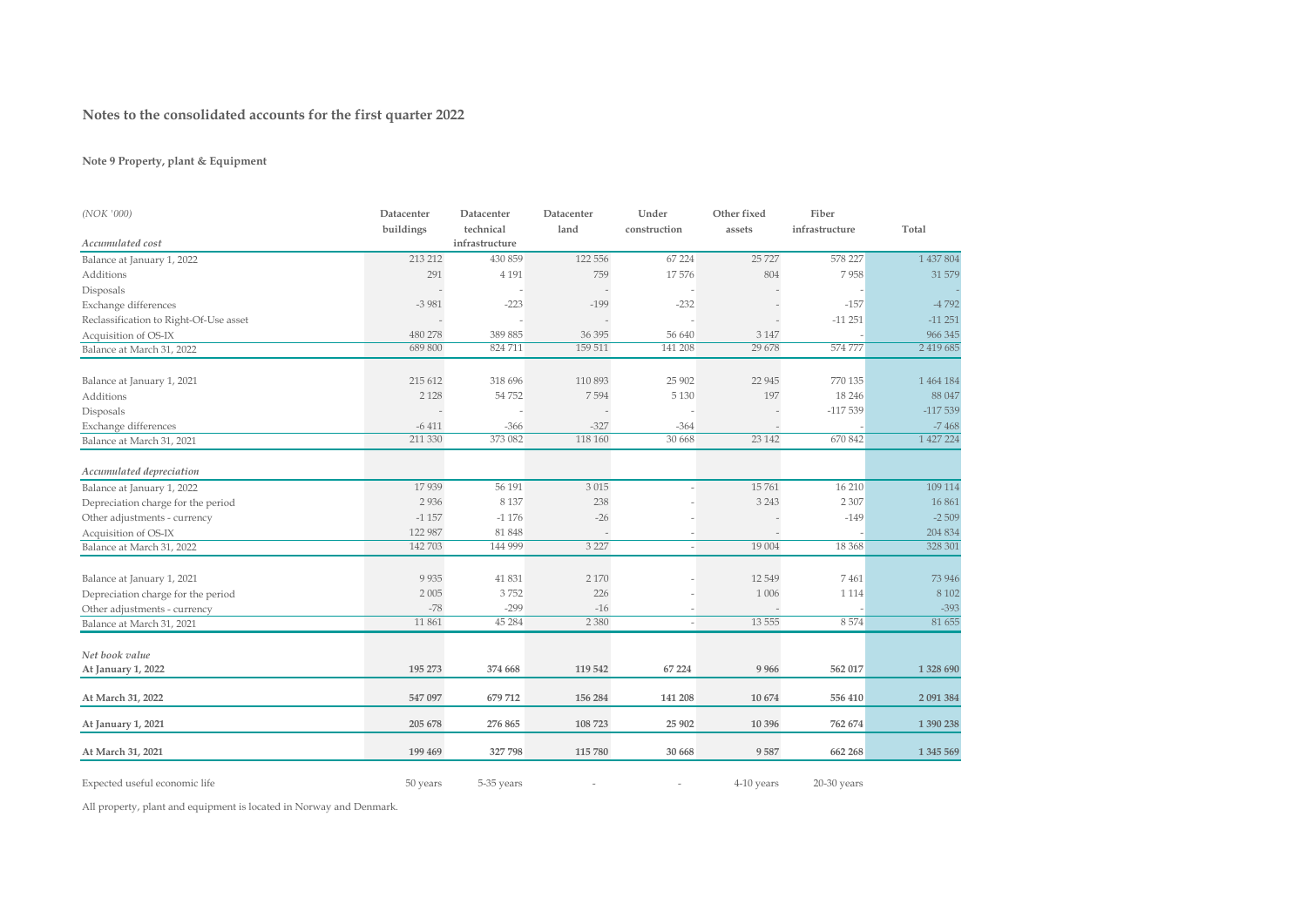**Note 10 Investments in subsidiaries, joint ventures and associated companies**

### **Bulk Industrier AS - Group:**

|                                                       |                             | Vote-/            |
|-------------------------------------------------------|-----------------------------|-------------------|
|                                                       |                             | Ownership         |
| Subsidiaries of Bulk Industrier AS:                   | Office location             | 31.03             |
| Bulk Infrastructure Holding AS                        | Oslo                        | 52,7 %            |
|                                                       |                             |                   |
| Joint venture of Bulk Industrier AS:                  |                             |                   |
| Hood AS                                               | Oslo                        | 50,0 %            |
|                                                       |                             |                   |
| <b>Bulk Infrastructure Holding AS - Group:</b>        |                             | $Vote-$ /         |
|                                                       |                             | Ownership         |
| Subsidiaries:                                         | Office location             | 31.03             |
|                                                       | Oslo                        |                   |
| Bulk Infrastructure Group AS<br>AE Bulk Co-Invest AS* | Oslo                        | 100,0%            |
| <b>Bulk Industrial Real Estate AS</b>                 | Oslo                        | 100,0%            |
| Bulk Eiendom Farex AS                                 | Oslo                        | 100,0 %           |
| Bulk Lindeberg II AS                                  | Oslo                        | 100,0 %<br>100,0% |
| Bulk Lindeberg V AS                                   | Oslo                        |                   |
| Bulk Lindeberg VI AS                                  | Oslo                        | 100,0%<br>100,0 % |
| <b>Bulk Gardermoen IV AS</b>                          | Oslo                        |                   |
| Bulk Vinterbro II AS                                  | Oslo                        | 100,0%            |
| Bulk Eiendom Vestby AS                                | Oslo                        | 100,0%            |
|                                                       | Oslo                        | 100,0%            |
| Bulk Eiendom Vestby II AS                             | Oslo                        | 100,0 %           |
| Bulk Vestby I AS<br>Bulk Marina AS                    | Oslo                        | 100,0%            |
|                                                       | Oslo                        | 100,0%            |
| Bulk Berger IV AS                                     | Oslo                        | 100,0 %           |
| <b>Bulk Forus AS</b>                                  | Oslo                        | 100,0%            |
| Bulk Eiendom Solgaard Skog AS                         |                             | 100,0%            |
| Logibulk I AS<br>Bulk Ormlia AS                       | Oslo                        | 100,0 %           |
|                                                       | Oslo<br>Oslo                | 100,0 %           |
| Hofstad Næring 5 AS                                   |                             | 100,0%            |
| Hofstad Næring 10 AS                                  | Oslo                        | 100,0%            |
| Bulk Industrial Real Estate ApS                       | Copenhagen, Denmark         | 100,0%            |
| Bulk Jernholmen ApS                                   | Copenhagen, Denmark<br>Oslo | 100,0%            |
| STC Logistics Denmark AS                              | Copenhagen, Denmark         | 100,0%<br>100,0 % |
| Logistik Terminal Køge ApS                            | Oslo                        |                   |
| Bulk Lindeberg VII AS                                 | Oslo                        | 100,0 %           |
| Bulk Lindeberg IX AS                                  | Oslo                        | 100,0 %           |
| <b>Bulk Vestby Nord AS</b>                            |                             | 100,0%            |
| Bulk Langhus AS                                       | Oslo                        | 100,0%            |
| Snipetjernveien 3 AS<br>Bulk Danebuåsen AS            | Oslo                        | 100,0 %           |
|                                                       | Oslo                        | 100,0 %           |
| Bulk Enebakk AS                                       | Oslo                        | 100,0 %           |
| Bulk Landskaugveien AS                                | Oslo                        | 100,0 %           |
| Bulk Vestby II AS                                     | Oslo                        | 51,0 %            |
| Bulk Park Enebakk II AS                               | Oslo                        | 51,0 %            |
| <b>Bulk Data Centers AS</b>                           | Oslo                        | 100,0 %           |
| N01 Services AS                                       | Oslo                        | 100,0 %           |
| N01 Utilities AS                                      | Oslo                        | 100,0 %           |
| N01 Real Estate AS                                    | Oslo                        | 100,0 %           |
| N01 Power AS                                          | Oslo                        | 100,0 %           |
| <b>Bulk Facility Services AS</b>                      | Oslo                        | 100,0 %           |
| Oslo Internet Exchange AS                             | Oslo                        | 100,0%            |
| DK01 ApS                                              | Esbjerg, Denmark            | 100,0 %           |
| <b>Bulk Innovation AS</b>                             | Oslo                        | 100,0 %           |
| Data Center Technology AS                             | Oslo                        | 100,0 %           |
| Data Center Services AS                               | Oslo                        | 100,0 %           |
| Norway as a Service AS                                | Oslo                        | 100,0%            |
| Bulk Infrastructure UK Ltd                            | London, UK                  | 100,0 %           |
| OS-IX Eiendom Holding AS*                             | Oslo                        | 100,0 %           |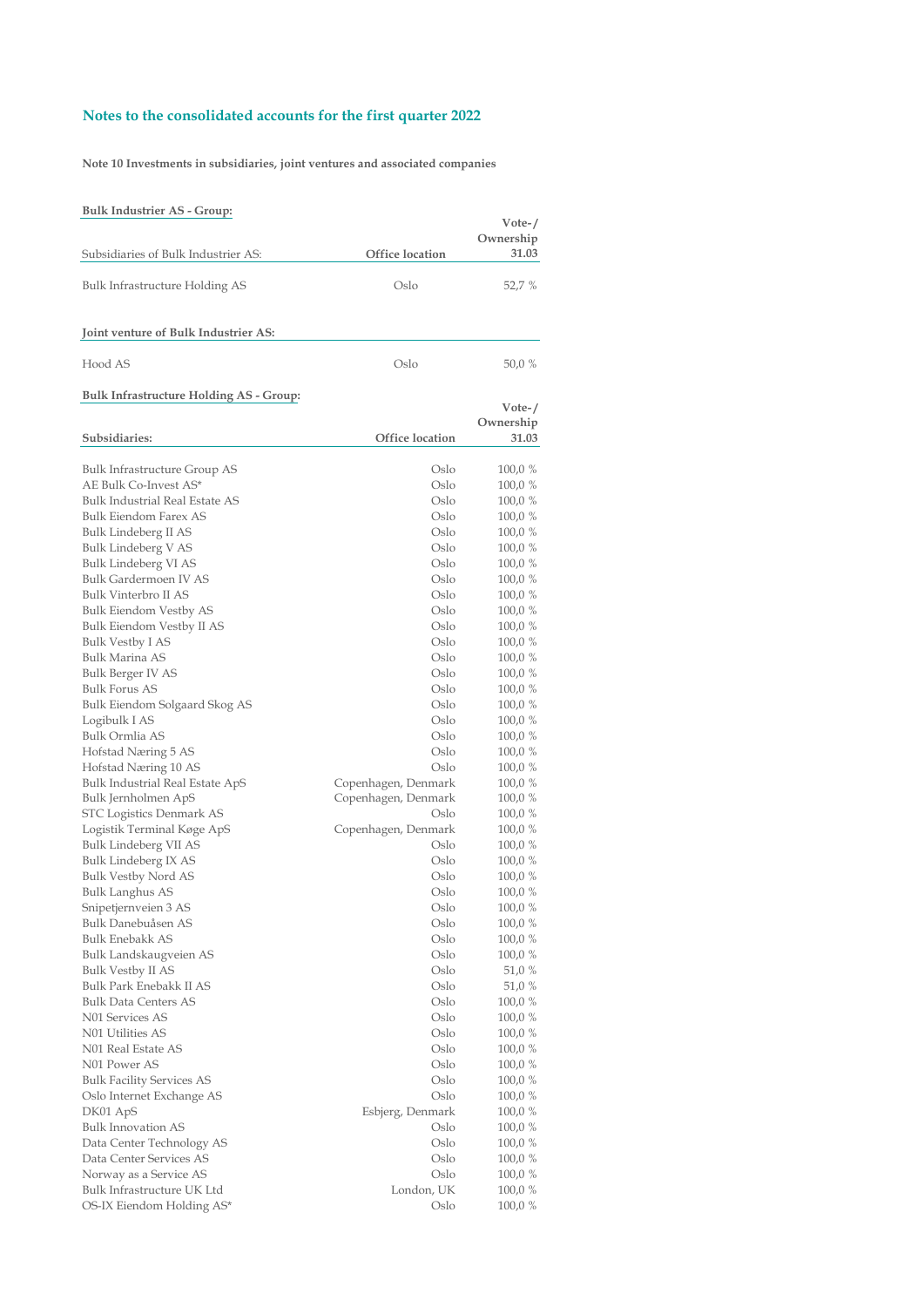| <b>Bulk Fiber Networks AS</b>       | Oslo                | 100,0 % |
|-------------------------------------|---------------------|---------|
| Electric City-Link Norway AS        | Oslo                | 100,0 % |
| Optibulk Skagerak AS                | Oslo                | 100,0 % |
| Optibulk Havfrue AS                 | Oslo                | 100,0 % |
| Bulk Fiber Networks Denmark ApS     | Copenhagen, Denmark | 100,0 % |
| Bulk Fiber Networks UK Ltd          | London, UK          | 100,0 % |
| Fiberlykta AS                       | Oslo                | 100,0 % |
| Infragreen Communications AS        | Oslo                | 100,0 % |
| Bulk Fiber Networks Ireland Limited | Dublin, Ireland     | 100.0 % |

\*AE Bulk Co-Invest AS and OS-IX Eiendom Holding AS were associated companies in 2021. Bulk Infrastructure Group AS and Bulk Data Centers AS acquired the remaining 50% of AE Bulk Co-Invest AS and OS-IX Eiendom Holding AS from Akershus Energi on 19 January 2022. As such, Bulk Infrastructure Group AS is the sole owner and the companies are accounted for as subsidiaries from January 2022.

| Associated companies            |      |        |
|---------------------------------|------|--------|
| Bulk Park Enebakk AS            | Oslo | 50.0 % |
| Berger Terminal Holding II AS** | Oslo | 25 %   |

\*\*Berger Terminal Holding II AS was included as an associated company as a result of the acquisition of AE Bulk Co-Invest AS. AE Bulk Co-Invest AS has an ownership of 25% in the company, which is now consolidated in the Group finanacials.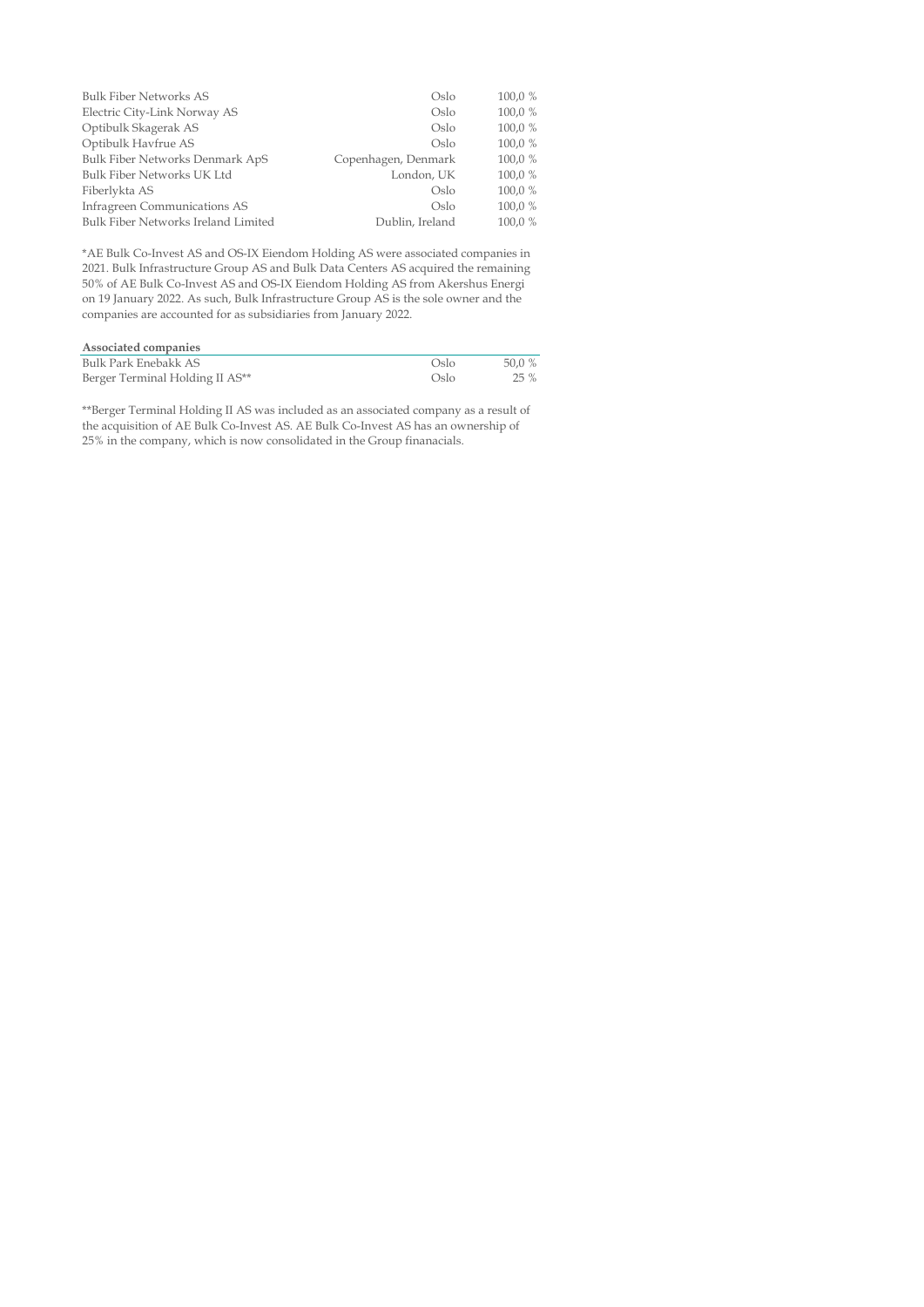#### **Note 11 Financial assets and liabilities**

|                                                            |                  |            | Ouarter ended                                      |                          |                                   |               |
|------------------------------------------------------------|------------------|------------|----------------------------------------------------|--------------------------|-----------------------------------|---------------|
| (NOK '000)                                                 | Carrying amount  | Fair value | Carrying amount                                    | Fair value               | Carrying amount                   | Fair value    |
|                                                            | as at 31.03.2022 |            | as at 31.03.2022 as at 31.03.2021 as at 31.03.2021 |                          | as at 31.12.2021 as at 31.12.2021 |               |
| Financial assets at fair value through profit or loss      |                  |            |                                                    |                          |                                   |               |
| Interest rate swaps                                        | 17653            | 17653      |                                                    |                          | 1 1 3 9                           | 1 1 3 9       |
| Total financial assets at fair value                       | 17653            | 17653      |                                                    |                          | 1 1 3 9                           | 1 1 3 9       |
|                                                            |                  |            |                                                    |                          |                                   |               |
| Financial assets at amortised cost                         |                  |            |                                                    |                          |                                   |               |
| Receivable from related party - non-current                | 17317            | 17317      |                                                    |                          | 10 229                            | 10 229        |
| Other receivables                                          | 21 757           | 21 757     | 5 5 5 0                                            | 5 5 5 0                  | 22 468                            | 22 468        |
| Investment in shares - non-current                         | 11 504           | 11 504     | 4798                                               | 4798                     | 11 504                            | 11 504        |
| Receivable from related party - current                    | 5 1 2 7          | 5 1 2 7    | ÷,                                                 | $\overline{\phantom{a}}$ | 82 680                            | 82 680        |
| Investment in shares - current                             |                  |            | 613                                                | 613                      |                                   |               |
| Trade and other receivables                                | 172 946          | 172 946    | 191 324                                            | 191 324                  | 169724                            | 169724        |
| Receivable parent company Group restructuring              |                  |            |                                                    |                          | 171 553                           | 171 553       |
| Total financial assets at amortised cost                   | 228 651          | 228 651    | 202 285                                            | 202 285                  | 468 159                           | 468 159       |
|                                                            |                  |            |                                                    |                          |                                   |               |
| Cash and cash equivalents                                  | 732 837          | 732 837    | 537 402                                            | 537 402                  | 696 325                           | 696 325       |
|                                                            |                  |            |                                                    |                          |                                   |               |
| <b>Total financial assets</b>                              | 979 141          | 979 141    | 739 687                                            | 739 687                  | 1 165 624                         | 1 165 624     |
|                                                            |                  |            |                                                    |                          |                                   |               |
| Total current                                              | 912 908          | 910 909    | 729 339                                            | 729 339                  | 1 1 2 0 2 8 3                     | 1 1 2 0 2 8 3 |
| Total non-current                                          | 66 233           | 50 578     | 10 348                                             | 10 348                   | 45 341                            | 45 341        |
|                                                            |                  |            |                                                    |                          |                                   |               |
| Financial liabilities at fair value through profit or loss |                  |            |                                                    |                          |                                   |               |
| Interest rate swaps                                        | 7 1 0 8          | 7 1 0 8    | 11 620                                             | 11 620                   | 10819                             | 10819         |
| Total financial liabilities at fair value                  | 7 1 0 8          | 7 1 0 8    | 11 620                                             | 11 620                   | 10819                             | 10819         |
|                                                            |                  |            |                                                    |                          |                                   |               |
| Financial liabilities at amortised cost                    |                  |            |                                                    |                          |                                   |               |
| Bond loan                                                  | 2 412 804        | 2 412 804  | 2 054 234                                          | 2 054 234                | 2 460 610                         | 2 460 610     |
|                                                            | 1688721          | 1 688 721  | 369 931                                            | 369 931                  | 1 081 665                         | 1 081 665     |
| Borrowings                                                 | 180 172          | 180 172    | 135 210                                            | 135 210                  | 140 618                           | 140 618       |
| Short-term portion of borrowings                           | 34 229           | 34 229     | 48 000                                             | 48 000                   | 33 634                            | 33 634        |
| Other long-term liabilities                                |                  |            |                                                    |                          |                                   |               |
| Trade payables                                             | 111 131          | 111 131    | 42 028                                             | 42 028                   | 75 148                            | 75 148        |
| Short-term payable related party                           | 10 876           | 10876      |                                                    |                          |                                   |               |
| Other payables                                             | 275 425          | 275 425    | 181 181                                            | 181 181                  | 154 029                           | 154 029       |
| Total financial liabilities at amortised cost              | 4713358          | 4713358    | 2 830 584                                          | 2 830 584                | 3 945 704                         | 3 945 704     |
| <b>Total financial liabilities</b>                         | 4720466          | 4720466    | 2 842 203                                          | 2 842 203                | 3 956 524                         | 3 956 524     |
| Total current                                              | 398 667          | 398 667    | 224 889                                            | 224 889                  | 230 456                           | 230 456       |
| Total non-current                                          | 4 321 799        | 4 321 799  | 2 617 314                                          | 2 617 314                | 3726068                           | 3726068       |
|                                                            |                  |            |                                                    |                          |                                   |               |

For trade receivables, trade payables and other short-term receivables and payables, the carrying amount is a reasonable approximation for fair value due to the short term nature of these assets and liabilities. The borrowings has an interest rate that is considered similar to the terms the Group could achieve as of March 31, 2022 and carrying amount of the borrowings is considered not to be significantly different from the fair value. Fair value of derivatives are based on mark to market reports received from banks.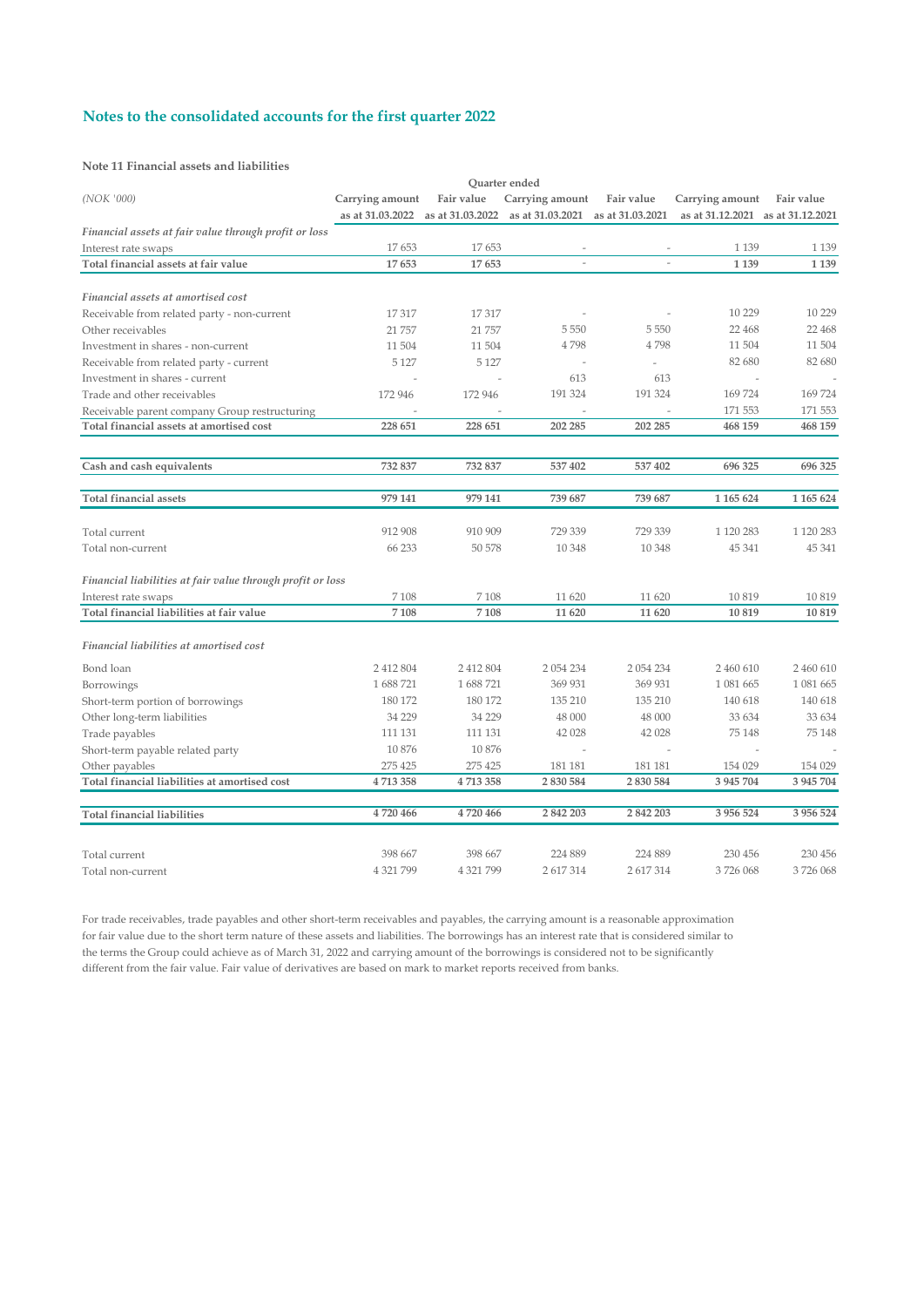#### **Fair value hierarchy**

The Group uses financial hierarchy under IFRS 13 for determining and disclosing the fair value fof financial instruments by valuation techniques. Below table presents fair value measurement to the Group's assets and liabilities at March 31, 2022.

| March 31, 2022<br>Assets (NOK '000)                                               | Level 1 | Level 2            | Level 3 | Total |
|-----------------------------------------------------------------------------------|---------|--------------------|---------|-------|
| Financial assets at fair value through profit or loss<br>Interest rate swaps      |         | 17653              |         |       |
| March 31, 2022<br>Liabilities (NOK '000)                                          | Level 1 | Level 2            | Level 3 | Total |
| Financial liabilities at fair value through profit or loss<br>Interest rate swaps |         | 7 1 0 8            |         |       |
| March 31, 2021<br>Assets (NOK '000)                                               | Level 1 | Level <sub>2</sub> | Level 3 | Total |
| Financial assets at fair value through profit or loss<br>Interest rate swaps      |         |                    |         |       |
| March 31, 2021<br>Liabilities (NOK '000)                                          | Level 1 | Level 2            | Level 3 | Total |
| Financial liabilities at fair value through profit or loss<br>Interest rate swaps |         | 11 620             |         |       |

The fair value of financial instruments traded in an active market is based on unadjusted quoted market prices for identical assets or liabilities at the balance sheet date and are included in level 1. For Bulk this category is not relevant as of period close.

Inputs other than quoted prices included within level 1 that are observable for the asset or liability, either directly or indirectly, are level 2 inputs. For Bulk this will typically apply for interest rate swaps, which are over-the-counter derivatives.

Level 3 inputs are unobservable inputs and are applied when relevant observable inputs are not available. The fair values presented in this category are mainly based on internal assumptions. There were no transfers between any of the levels during the reporting period.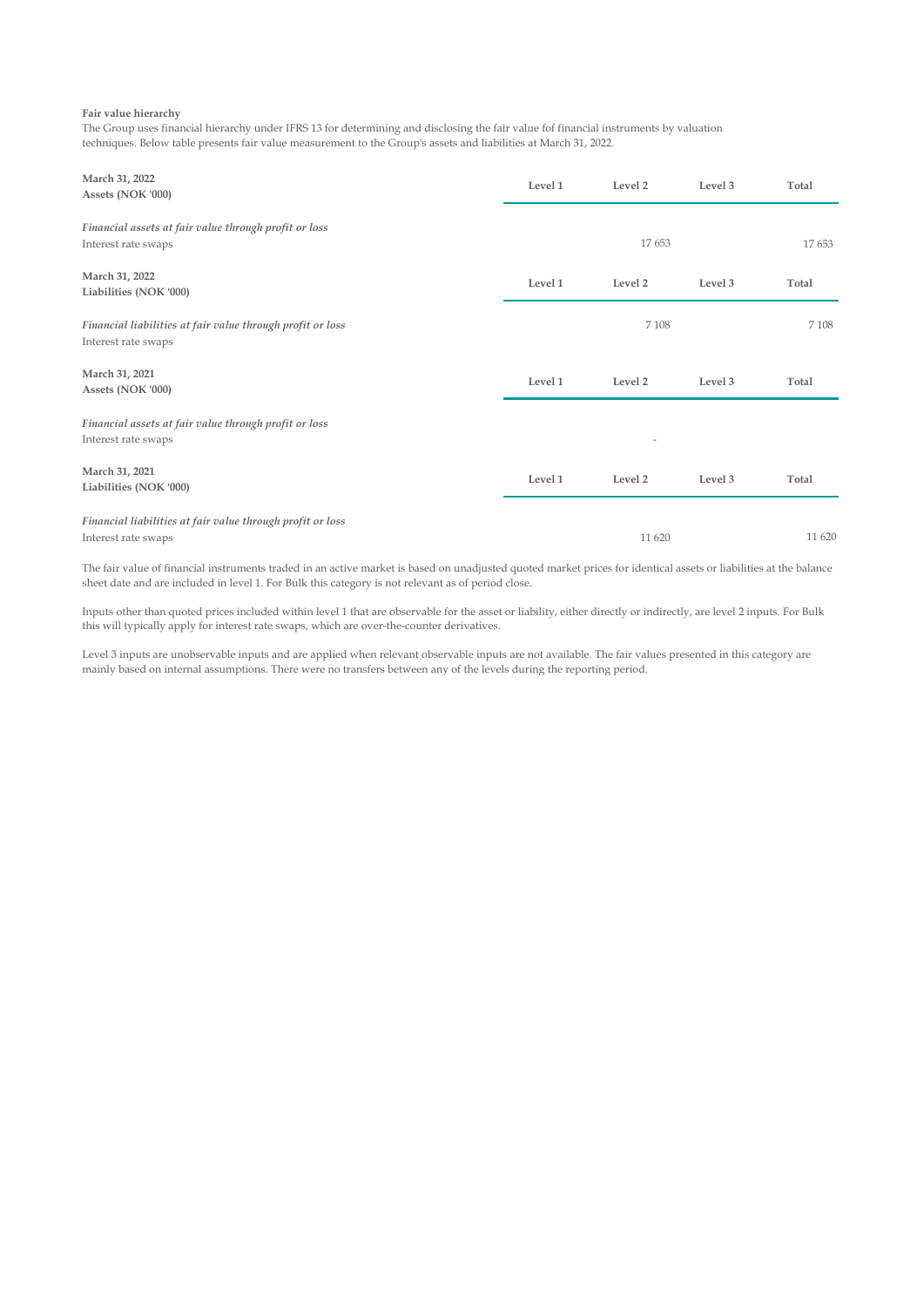**Note 12 Leases - group as a lessee (IFRS 16 disclosure)**

| Right of use assets   |        | Office             |       |                    | Motor Land and Terrestrial |         |
|-----------------------|--------|--------------------|-------|--------------------|----------------------------|---------|
| (NOK '000)            |        | Seafiber equipment |       | vehicles buildings | fiber                      | Total   |
| Balance at 01 January | 20 018 | 85                 |       | 18705              | 136 434                    | 175 242 |
| Depreciations         | 515    | 42                 | 223   | 1 250              | 1 1 2 9                    | 3 1 6 0 |
| Additions             | 1465   | 254                | 373   |                    | 40 974                     | 43 065  |
| Adjustments           |        | $-85$              | $-11$ | $-527$             |                            | $-622$  |
| Balance at 31 March   | 20 968 | 211                | 139   | 16 928             | 176 278                    | 214 525 |

#### **Lease liabilities**

| Maturity analysis - contractual undiscounted cash flows                       | 31.03.2022 31.03.2021 |         |  |
|-------------------------------------------------------------------------------|-----------------------|---------|--|
|                                                                               |                       |         |  |
| Less than one year                                                            | 8 4 4 3               | 4 3 6 6 |  |
| Between one and five years                                                    | 21 883                | 16 497  |  |
| More than five years                                                          | 26 316                | 30 364  |  |
| Total undiscounted lease liabilities at 31 March                              | 56 642                | 51 227  |  |
| Lease liabilities included in the statement of financial position at 31 March | 29 531                | 28 136  |  |
|                                                                               |                       |         |  |
|                                                                               |                       |         |  |
| Amount recognised in profit or loss                                           | 31.03.2022            |         |  |
|                                                                               |                       |         |  |
| Interest on lease liabilities                                                 | 794                   |         |  |
|                                                                               |                       |         |  |
| Amount recognised in cash flow statement                                      |                       |         |  |
|                                                                               |                       |         |  |
| Total cash flow from leases                                                   | 4 4 5 1               |         |  |
|                                                                               |                       |         |  |

#### **Other information**

The Group does not recognize right of use assets and lease liabilities for short term leases or leases where the underlying assets has low value. The lease payments for such leases are recognized as costs linearly over the lease periods.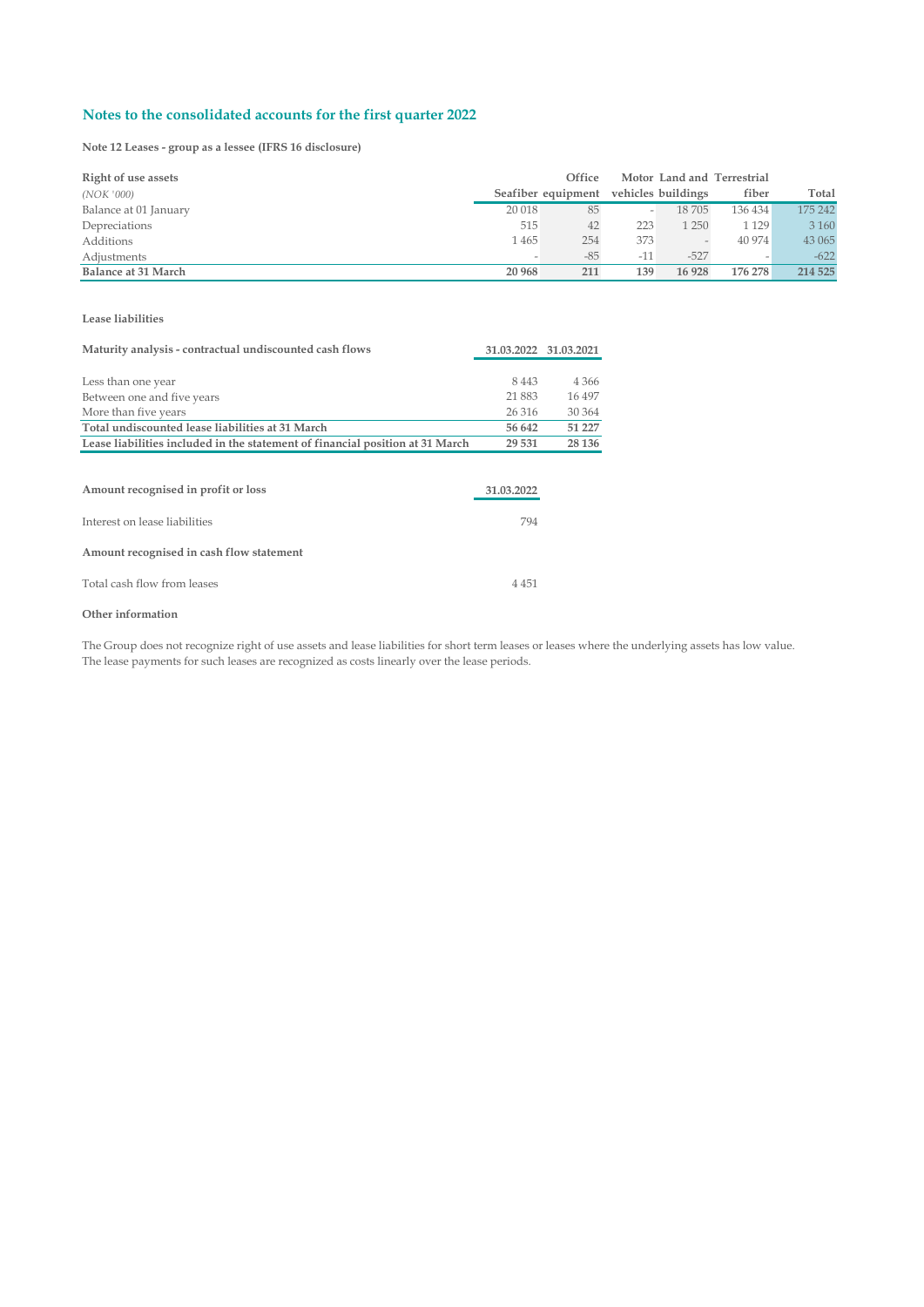### **Note 13 Bond loan**

#### *Bulk Industrier AS 20/23 FRN - BUIN03*

Bulk Industrier AS issued a 3 year NOK 1 100 million senior secured FRN bond 14 July 2020 (20/23). The bond issue replaced the previous bond BUIN01 ISIN NO0010824188. The Group further performed a tap issue of additional NOK 400 million on the unsecured bond on 1 July 2021.

#### **Specification**

ISIN NO0010886922 Ticker Oslo Stock Exchange BUIN Maturity date 14.07.2023 Amount NOK 1,500,000,000 Coupon Nibor 3m + 6.25% Coupon type FRN Coupon frequency Quarterly Trustee AS

### **Financial covenants**

Operating company (Bulk Infrastructure Group AS) equity ratio > 35 %. Minimum liqudity of no less than NOK 50,000,000.

#### **Incurrence test**

The incurrence test is met if net bond debt to adjusted book equity ratio is maximum 1.75x.

#### **Security**

First priority pledge over the issuer's shares in Bulk Infrastructure Holding AS.

#### **Valuation**

The bond was listed at Oslo Stock Exchange 9 December 2020. The fair value of the bond is estimated to be equal to the face value of the bond.

#### *Bulk Infrastructure Group AS 19/24 FRN*

Bulk Infrastructure Group AS issued a 5 year NOK 500 million senior unsecured FRN bond 15 October 2019. The Group further performed a tap issue of an additional NOK 500 million on the unsecured bond on 9 September 2020.

#### **Specification**

ISIN NO0010865876 Ticker Oslo Stock Exchange BISG Maturity date 15.10.2024 Amount NOK 1,000,000,000 Coupon Nibor 3m + 4,5% Coupon type FRN Coupon frequency Coupon frequency Coupon frequency Trustee AS

#### **Financial covenants**

Equity ratio > 35%.

#### **Security**

Unsecured.

#### **Listing**

The Bond was listed at Oslo Stock Exchange 15 September 2020.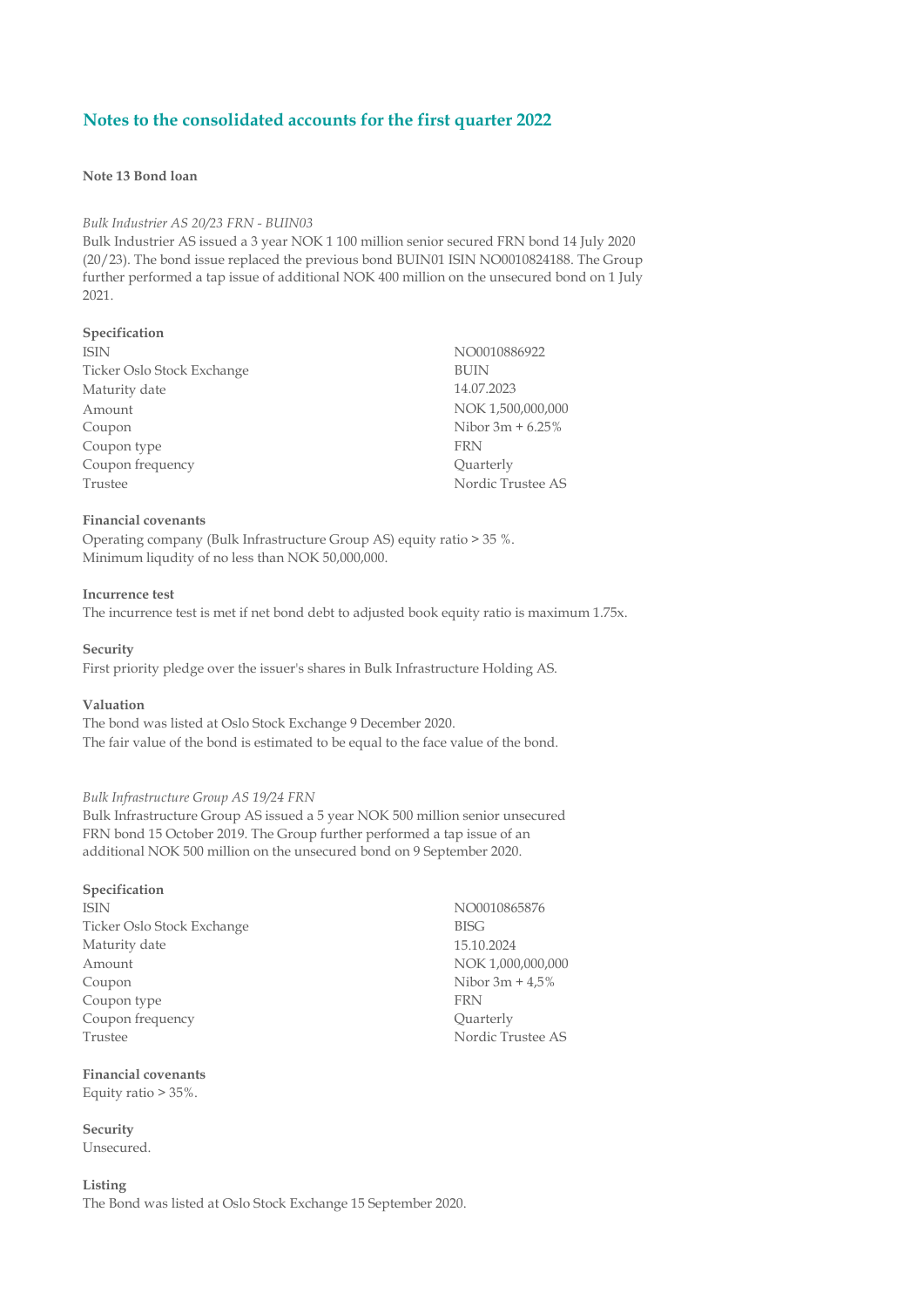### **Note 14 Subsequent events after the reporting period**

Events after the balance sheet date are events, favourable or unfavourable, that occurs between the balance sheet date and the date that the financial statements are authorised for issue. Such events can be events that provide information regarding conditions that existed at the balance sheet date resulting in adjustments of the financial statement, or events that do not require such adjustments.

There are no other material subsequent events after the reporting period.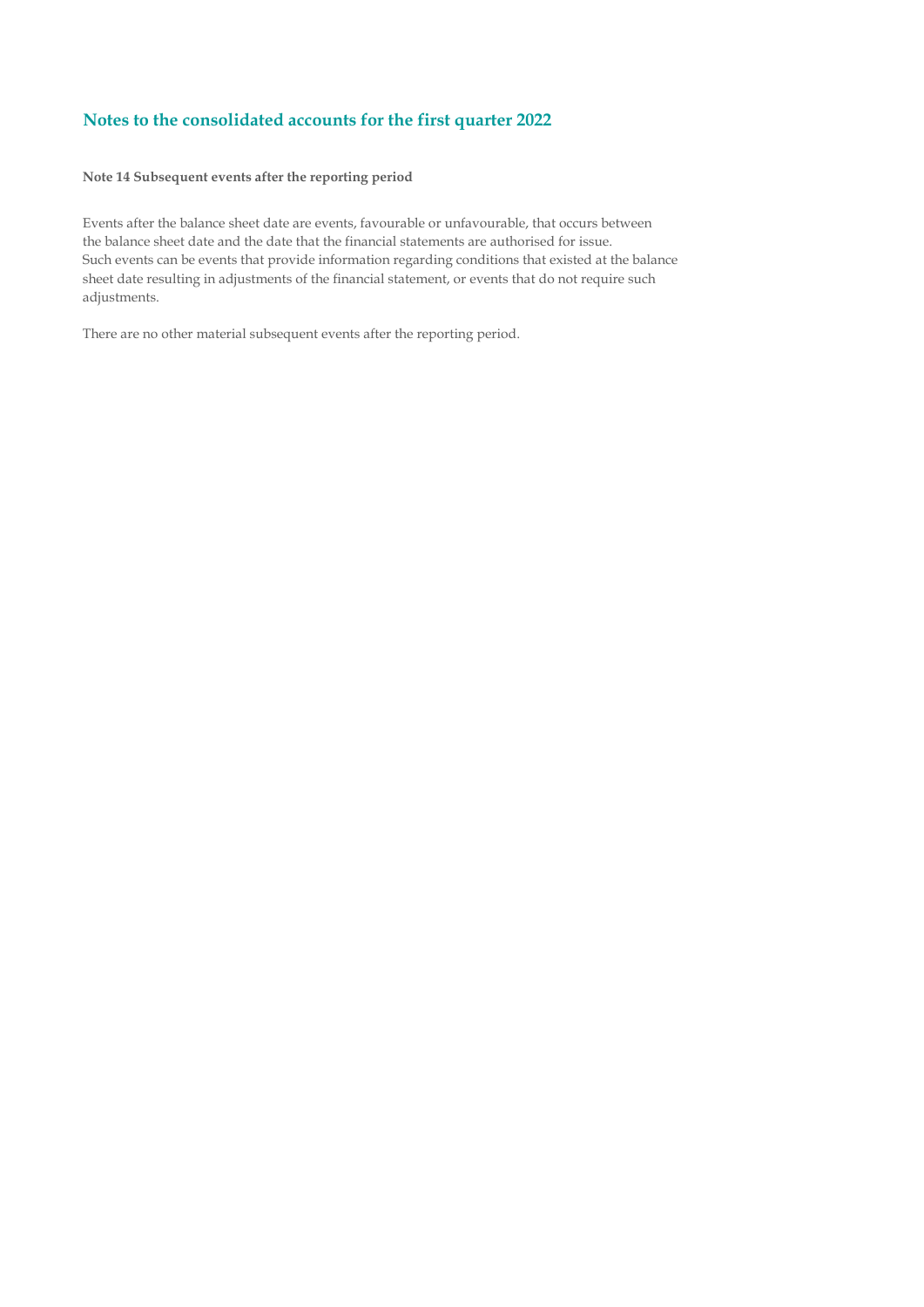### **Diclaimer**

The information included in this Report may contain certain forward-looking statements that address activities, events or development thar Bulk expects, projects, believes or anticipates will or may occur in the future. These statements are based on various assumptions made by the Company, which are beyond its control and are subject to certain additional risks and uncertainties. The Company is subject to a large number of risk factors, including but not limited to, economic and market conditions in the geographic areas and markets in which Bulk is or will be operating, counterparty risk, interest rates, access to financing, fluctuations in currency exchange rates, and changes in governmental regulations. For a further description of other relevant risk factors, we refer to the annual report for 2021. As a result of these and other risk factors, actual events and actual results may differ materially from those indicated in or implied by such forward -looking statements. Inaccuracies or mistakes may occur in the information given above about current status of the Company or its business. Any reliance on the information above is at the risk of the reader, and Bulk disclaims any liablity in this respect.